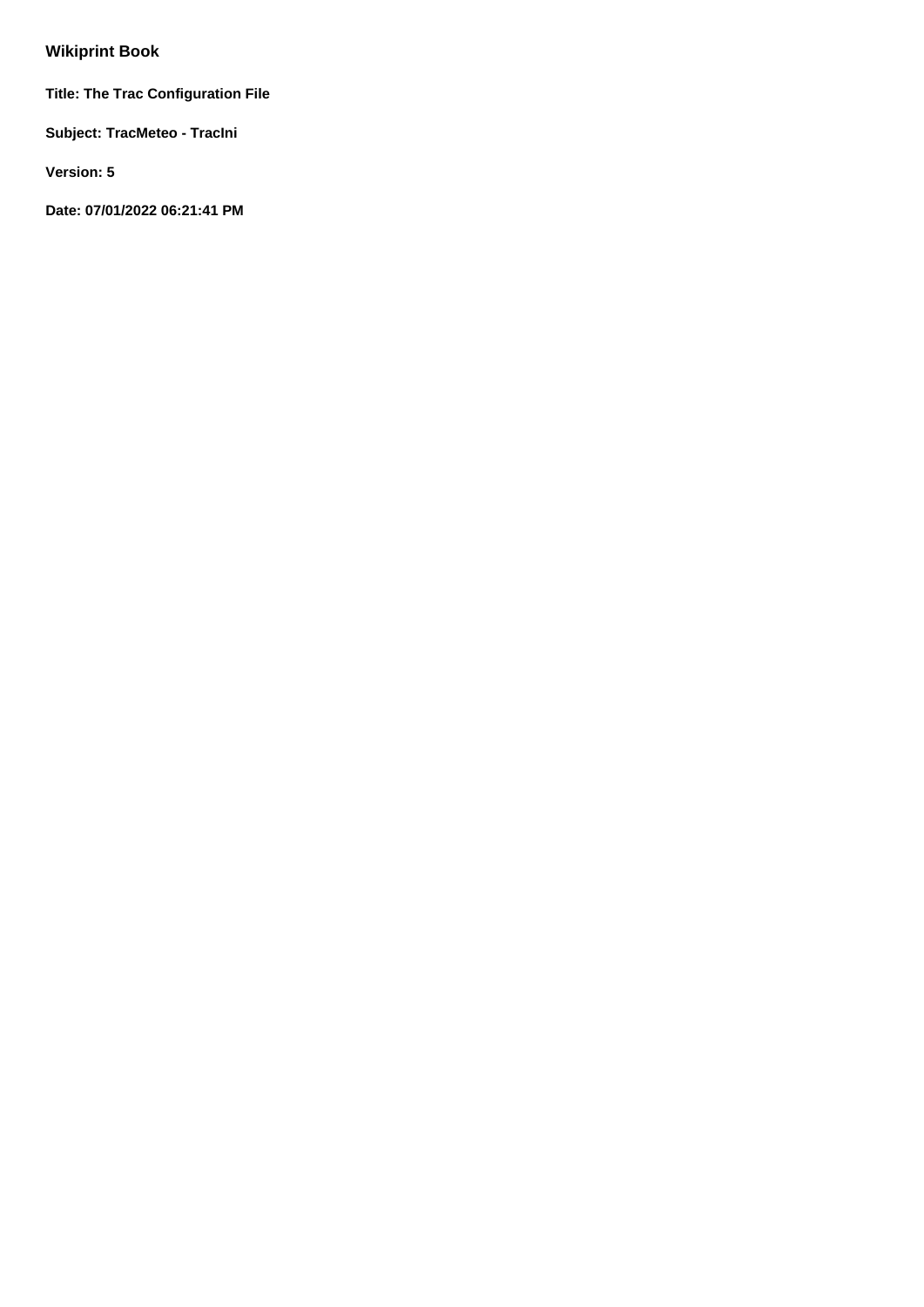## **Table of Contents**

| The Trac Configuration File | 3              |
|-----------------------------|----------------|
| Global Configuration        | з              |
| Reference for settings      | з              |
| [account-manager]           | з              |
| [announcer]                 |                |
| [attachment]                |                |
| [authz_policy]              |                |
| [autocomplete]              |                |
| [browser]                   |                |
| [changeset]                 | 6              |
| [components]                | 6              |
| [discussion]                | Е              |
| [fullblog]                  |                |
| [fullblog-announcement]     | 7              |
| [git]                       |                |
| [graphviz]                  | 8              |
| [gviz]                      | ĉ              |
| [header_logo]               | ĉ              |
| [httpauth]                  | ĉ              |
| [inherit]                   | ĉ              |
| [iniadmin]                  | 10             |
| [intertrac]                 | 10             |
| [interwiki]                 | 10             |
| [logging]                   | 1 <sup>C</sup> |
| [milestone]                 | 11             |
| [milestone-groups]          | 11             |
| [mimeviewer]                | 11             |
| [notification]              | 12             |
| [project]                   | 13             |
| [query]                     | 13             |
| [recaptcha]                 | 13             |
| [repositories]              | 13             |
| [revisionlog]               | 13             |
| [roadmap]                   | 14             |
| [search]                    | 14             |
| [section-edit]              | 14             |
| [smtp]                      | 14             |
| [spam-filter]               | 14             |
| [sqlite]                    | 15             |
| [svn]                       | 15             |
| [svn:externals]             | 15             |
| [ticket]                    | 15             |
| [ticket-custom]             | 16             |
| [ticket-workflow]           | 16             |
| [timeline]                  | 16             |
| [trac]                      | 16             |
| [trac-captcha]              | 17             |
| [versioncontrol]            | 17             |
| [wiki]                      | 17             |
| [wikiprint]                 | 17             |
|                             |                |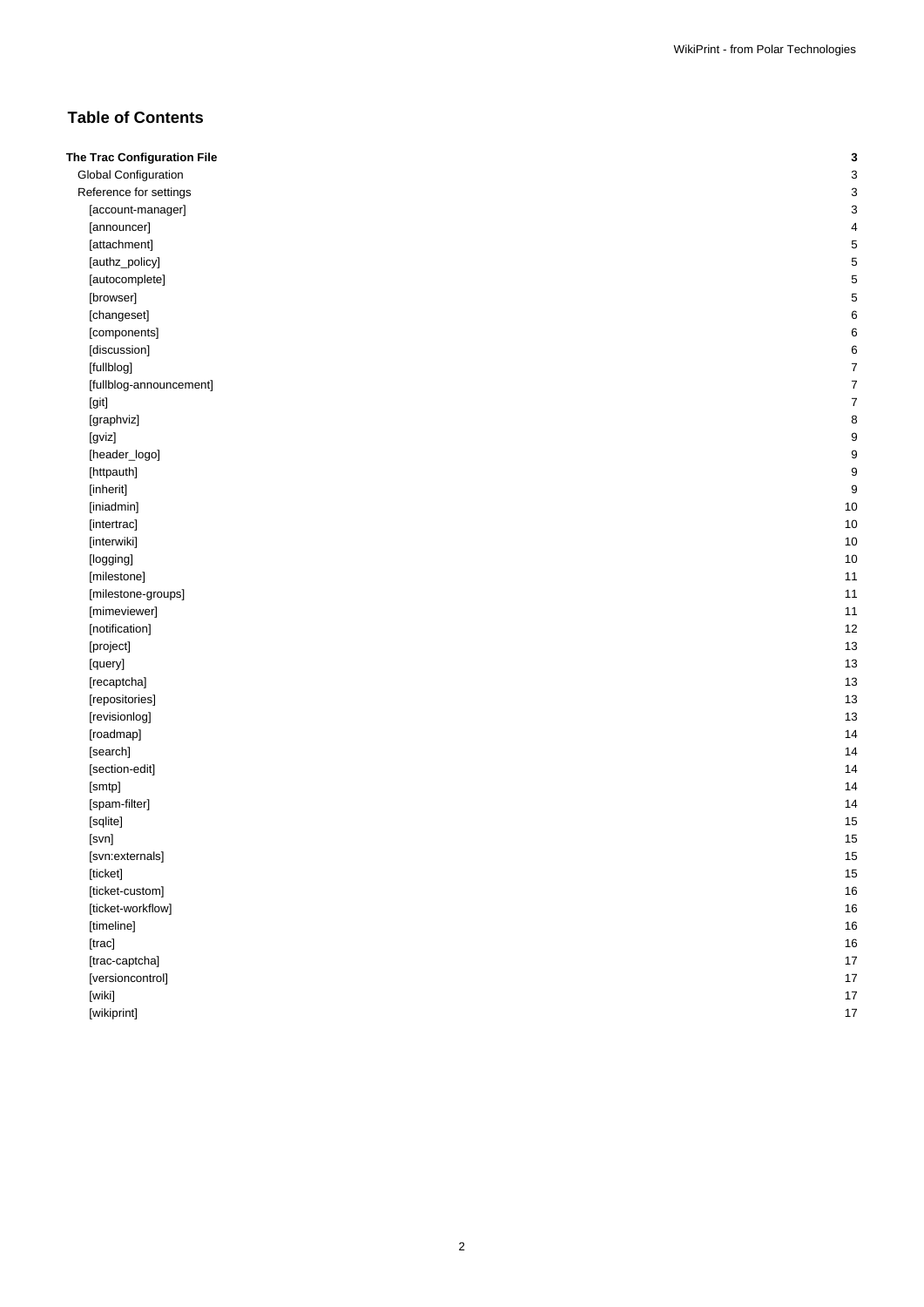## **The Trac Configuration File**

[Note To Editors] Please discuss documentation changes in the [#Discussion](https://meteo.unican.es/trac/wiki/TracIni#Discussion) section. Even better, send us documentation patches? against the code (i.e. where the configuration entries are documented), either on Trac-dev or on new tickets.

Trac configuration is done by editing the *trac.ini* config file, located in <projectenv>/conf/trac.ini. Changes to the configuration are usually reflected immediately, though changes to the [components] or [logging] sections will require restarting the web server. You may also need to restart the web server after creating a global configuration file when none was previously present.

The trac.ini configuration file and its parent directory should be writable by the web server, as Trac currently relies on the possibility to trigger a complete environment reload to flush its caches.

#### **Global Configuration**

In versions prior to 0.11, the global configuration was by default located in  $\frac{\partial \phi}{\partial t}$  in  $\frac{\partial \phi}{\partial t}$  = /trac/conf/trac.ini or /etc/trac/trac.ini, depending on the distribution. If you're upgrading, you may want to specify that file to inherit from. Literally, when you're upgrading to 0.11, you have to add an [inherit] section to your project's trac.ini file. Additionally, you have to move your customized templates and common images from \$prefix/share/trac/... to the new location.

Global options will be merged with the environment-specific options, where local options override global options. The options file is specified as follows:

```
[inherit]
file = /path/to/global/trac.ini
```
Multiple files can be specified using a comma-separated list.

Note that you can also specify a global option file when creating a new project, by adding the option  $-\text{inherit}=/\text{path}/\text{to}/\text{global}/\text{trac}.$ ini to [trac-admin](https://meteo.unican.es/trac/wiki/TracAdmin#initenv)'s initenv command. If you do not do this but nevertheless intend to use a global option file with your new environment, you will have to go through the newly generated conf/trac.ini file and delete the entries that will otherwise override those set in the global file.

There are two more entries in the [\[inherit\]](https://meteo.unican.es/trac/wiki/TracIni#inherit-section) section, templates\_dir for sharing global templates and plugins\_dir, for sharing plugins. Those entries can themselves be specified in the shared configuration file, and in fact, configuration files can even be chained if you specify another [inherit] file there.

Note that the templates found in the templates/ directory of the [TracEnvironment](https://meteo.unican.es/trac/wiki/TracEnvironment) have precedence over those found in [inherit] templates\_dir. In turn, the latter have precedence over the installed templates, so be careful about what you put there, notably if you override a default template be sure to refresh your modifications when you upgrade to a new version of Trac (the preferred way to perform [TracInterfaceCustomization](https://meteo.unican.es/trac/wiki/TracInterfaceCustomization) being still to write a custom plugin doing an appropriate ITemplateStreamFilter transformation).

#### **Reference for settings**

This is a brief reference of available configuration options, and their default settings.

#### **[account-manager]**

| account_changes_notify_addresses | List of email addresses that get notified of user<br>changes, is, new user, password change and<br><b>Heleto</b> crear                                                                                                    | (no default)                                                               |
|----------------------------------|---------------------------------------------------------------------------------------------------------------------------------------------------------------------------------------------------------------------------|----------------------------------------------------------------------------|
| allow delete account             | Allow users to delete their own account.                                                                                                                                                                                  | enabled                                                                    |
| cockie refresh pot               | Persistent sessions randomly get a new session<br>cookie ID with likelihood in percent per work hour<br>given here (zero equals to never) to decrease<br>vulnerability of long-lasting sessions.                          | 10                                                                         |
| db htrasned hash type            | Default high type of new/updated passwords                                                                                                                                                                                | crypt                                                                      |
| environ_auth_overwrite           | Whether environment variable REMOTE USER<br>should get overwritten after prograsing login form<br>input. Otherwise it will only be set, if unset at the<br>time of authentication.                                        | anahl ad                                                                   |
| force passed chance              | Force the user to change password when it's<br>reset.                                                                                                                                                                     | coabled                                                                    |
| generated_password_length        | Length of the randomly-generated passwords<br>created when resetting the password for an<br>arreset                                                                                                                       | ×                                                                          |
| hash method                      | PasswordHashMethod used to create<br>new/updated passwords                                                                                                                                                                | Et Digest EastWethod                                                       |
| htmanned file                    | Path relative to Trac environment or full host<br>machine path to password file                                                                                                                                           | Ing default)                                                               |
| htpanned hash type               | Default hash type of new/updated passwords                                                                                                                                                                                | crypt                                                                      |
| login_opt_list                   | Set to True, to switch login page style showing<br>alternative actions in a single listing together.                                                                                                                      | disabled                                                                   |
| notify actions                   | Comma separated lot of actions to notify of.<br>Available actions 'new', 'change', 'delete'.                                                                                                                              |                                                                            |
| password format                  | Legacy option, deprecated since acct_mgr-0.1.2                                                                                                                                                                            | (no default)                                                               |
| password store                   | Ordered list of password stores, queried in turn.                                                                                                                                                                         | (no default)                                                               |
| persistent_sessions              | Allow the user to be remembered across.<br>sessions without needing to re-authenticate. This<br>is, user checks a "Remember Me" checkbox and.<br>next time he visits the site, he'll be remembered.                       | disabled                                                                   |
| refresh passed                   | Re-set passwords on successful authentication.<br>This is most useful to move users to a new<br>password store or enforce new store<br>configuration (i.e. changed hash type), but<br>should be disabled/unset otherwise. | <b>Published</b>                                                           |
| register basic token             | A string required as input to pass verification.                                                                                                                                                                          | (no default)                                                               |
| register_check                   | Ordered list of IAccountRegistrationInspector's to<br>use for registration checks.                                                                                                                                        | RasicCheck, EnailCheck,<br>RotTrapCheck, RegRapCheck,<br>UnernamePermCheck |
| reset password                   | Set to False, if there is no email system setup.                                                                                                                                                                          | enabled                                                                    |
| username_char_blacklist          | Always exclude some special characters from<br>usemames. This is enforced upon new user<br>registration.                                                                                                                  | :11                                                                        |
| verify email                     | Verify the email address of Trac users.                                                                                                                                                                                   | enabled                                                                    |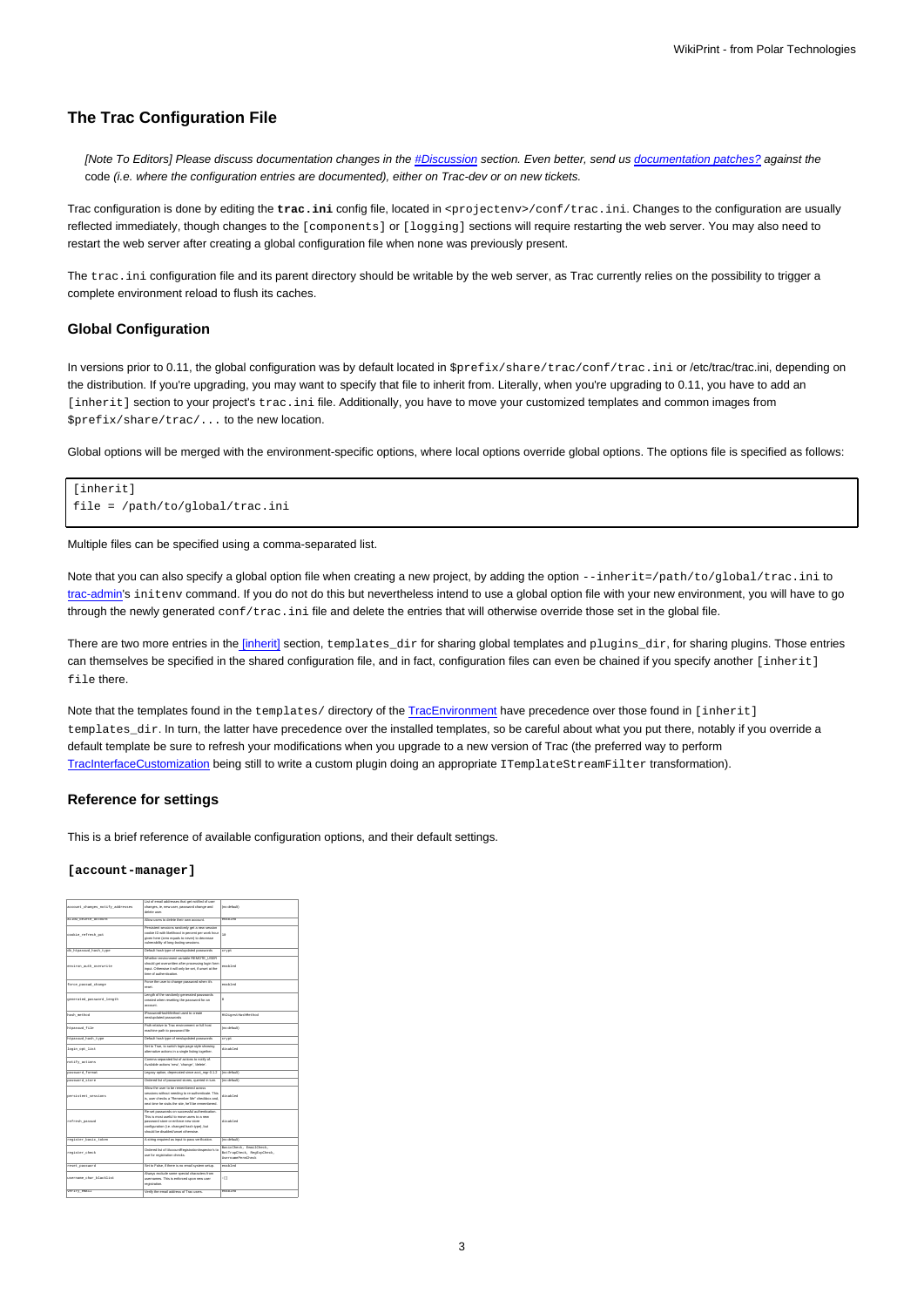## **[announcer]**

| always_notify_co                                   | The always_notify_cc will notify users in the cc<br>field by default when a ticket is modified.                                                                                                                                            | true                                                                           |
|----------------------------------------------------|--------------------------------------------------------------------------------------------------------------------------------------------------------------------------------------------------------------------------------------------|--------------------------------------------------------------------------------|
| always_notify_oc_distributor                       | Comma-separated list of distributors to send the<br>message to by default, ex. email, xmpp                                                                                                                                                 | m12                                                                            |
| always_notify_component_owner                      | Whether or not to notify the owner of the ticket's<br>component. The user can override this setting in                                                                                                                                     | true                                                                           |
|                                                    | their preferences.<br>Comma-separated list of distributors to send the                                                                                                                                                                     | $_{\text{enat1}}$                                                              |
| always_notify_component_owner_distrib              | message to by default, ex. email, xmpp                                                                                                                                                                                                     |                                                                                |
| always_notify_custom_co                            | The always_notify_custom_cc will notify the<br>users in the custom cc field by default when<br>ticket is modified.                                                                                                                         |                                                                                |
| always_notify_custom_cc_distributor                | .<br>Comma-separated list of distributors to send the<br>message to by default. ex. email, xmpp                                                                                                                                            | ems11                                                                          |
| always_notify_own                                  | The always notify owner option mimics the<br>option of the same name in the notification<br>section, except users can override it in their                                                                                                 | true                                                                           |
|                                                    | preferences.                                                                                                                                                                                                                               |                                                                                |
| always_notify_owner_distributor                    | .<br>Comma-separated list of distributors to send the<br>message to by default. ex. email, xmpp                                                                                                                                            | ems11                                                                          |
| always_notify_reporter                             | The always_notify_reporter will notify the ticket<br>reporter when a ticket is modified by default.                                                                                                                                        | true                                                                           |
| always_notify_reporter_distributor                 | Comma-separated list of distributors to send the                                                                                                                                                                                           | email                                                                          |
| always_notify_user_admins                          | message to by default, ex. email, xmpp<br>Sent user account notification to admin users per<br>default, so they may opt-out individually instead                                                                                           | enabled                                                                        |
| always_notify_user_admins_distributor              | of requiring everyone to opt-in.<br>Comma-separated list of distributors to send the                                                                                                                                                       | m11                                                                            |
| ctxtnav_names                                      | message to by default. ex. email, xmpp<br>Text of context navigation entries. An empty list<br>removes them from the context navigation bar.                                                                                               | Watch This, Unwatch This                                                       |
|                                                    | Field names that contain users that should be                                                                                                                                                                                              |                                                                                |
| custom_cc_fields                                   | notified on ticket changes<br>The default mime type of the email notifications.                                                                                                                                                            | (no default)                                                                   |
| default_email_format                               | This can be overridden on a per user basis<br>through the announcer preferences panel.                                                                                                                                                     | text/plain                                                                     |
|                                                    |                                                                                                                                                                                                                                            |                                                                                |
| email_address_resolvers                            |                                                                                                                                                                                                                                            | SpecifiedEmsilResolver,<br>SessionEmsilResolver,<br>DefaultDomsinEmsilResolver |
| email_always_boo                                   | Email addresses specified here will always be<br>bcc'd on all announcements. This setting is<br>dengerous if accountmenager is present.                                                                                                    | (no default)                                                                   |
|                                                    | Email addresses specified here will always be                                                                                                                                                                                              |                                                                                |
| email_always_co                                    | ocid on all announcements. This setting is<br>dangerous if accountmanager is present.                                                                                                                                                      | (no default)                                                                   |
|                                                    | Enable cryptographically operation on email msg<br>body.                                                                                                                                                                                   |                                                                                |
| email_crypto                                       | Empty string, the default for unset, disables all<br>crypto operations. Valid values are:                                                                                                                                                  |                                                                                |
|                                                    | ign sign msg body v<br>ith given priv                                                                                                                                                                                                      | (no default)                                                                   |
|                                                    | encrypt encrypt msg body with publisys of<br>all recipients sign, encrypt sign, then<br>encrypt msg body                                                                                                                                   |                                                                                |
| email_default_domain                               | Default hostidomain to append to address that                                                                                                                                                                                              | (no default)                                                                   |
| email_enabled                                      | do not specify one<br>Enable email notification.                                                                                                                                                                                           | true                                                                           |
| $\overline{\text{email\_from}}$<br>ensil_from_name | Sender address to use in notification emails.<br>Sender name to use in notification emails.                                                                                                                                                | trac@localhost<br>(no default)                                                 |
| email_replyto                                      | Reply-To address to use in notification emails.                                                                                                                                                                                            | trac@localhost                                                                 |
|                                                    | Name of the component implementing<br>IEmailSender.                                                                                                                                                                                        |                                                                                |
| email_sen                                          | This component is used by the and<br>system to send emails. Currently,                                                                                                                                                                     | stplhailSen                                                                    |
|                                                    | .<br>SmtpRmailSender <b>and</b><br>SendmailRmailSender ar <mark>e provided</mark> .                                                                                                                                                        |                                                                                |
|                                                    | Text to prepend to subject line of notification                                                                                                                                                                                            |                                                                                |
| email_subject_prefix                               | If the setting is not defined, then the<br>(Sproject_name) prefix. If no prefix is desir                                                                                                                                                   | default                                                                        |
|                                                    | then specifying an empty option will disable it.                                                                                                                                                                                           |                                                                                |
|                                                    | These are realms with announcements that<br>should be threaded emails. In order for ema<br>threads to work, the announcer system needs to                                                                                                  |                                                                                |
| email_threaded_real                                | give the email recreatable Message-IDs based<br>on the resources in the realm. The resources<br>must have a unique and immutable id, name or<br>ant) representation in it's realm                                                          | ticket, wiki                                                                   |
|                                                    |                                                                                                                                                                                                                                            |                                                                                |
| $em1$ _to                                          | Default To: field                                                                                                                                                                                                                          | undisclosed-recipients:                                                        |
|                                                    | The ParmissionFilter2 will filter announcements,<br>for which the user doesn't have \$(REALM)_VIEW<br>permission. If there is some realm that doesn't<br>use a permission called \$(REALM)_VIEW, then                                      |                                                                                |
| filter_exception_realms                            |                                                                                                                                                                                                                                            | acct_ngr                                                                       |
|                                                    | you should add it to this list and create a custo<br>fiter to enforce it's permissions. Be careful, or<br>permissions could be bypassed using the<br>AnnouncerPlugin?                                                                      |                                                                                |
|                                                    | GnuPG binary name, allows for full path too.                                                                                                                                                                                               |                                                                                |
| gpg_binary                                         | Value 'gog' is same default as in python-grupg<br>itself. For usual installations location of the gog<br>binary is auto-detected.                                                                                                          | apg                                                                            |
|                                                    | Directory containing keyring files.                                                                                                                                                                                                        |                                                                                |
| apa_h                                              | In case of wrong configuration missing keyring<br>files without content will be created in the                                                                                                                                             |                                                                                |
|                                                    | configured location, provided necessary write<br>permission is granted for the corresponding<br>perent directory.                                                                                                                          | (no default)                                                                   |
|                                                    | Keyid of private key (last 8 chars or more) used                                                                                                                                                                                           |                                                                                |
|                                                    | for signir                                                                                                                                                                                                                                 |                                                                                |
| gpg_signing_key                                    | If unset, a private key will be selected from<br>keyring automagicly. The password must be available i.e., provided by running<br>spant or appropriate by running gap-agent or<br>empty (bad security). On failing to unlock the<br>privat | (no default)                                                                   |
|                                                    |                                                                                                                                                                                                                                            |                                                                                |
|                                                    | From the party and procedured out<br>amendment were a similar and out<br>amendment were a wind of the crip field that was<br>changed was CC. A change to the CC field that<br>happens at the same as another field will still              |                                                                                |
| ignore_cc_change                                   |                                                                                                                                                                                                                                            | false                                                                          |
|                                                    | result in an event being created.<br>Joinable groups represent 'opt-in' groups th                                                                                                                                                          |                                                                                |
|                                                    | users may freely join.                                                                                                                                                                                                                     |                                                                                |
| joinable_group                                     | Enter a list of groups (without (8) seperated by<br>commas. The name of the groups should be a<br>simple alphanumeric string. By adding the group                                                                                          |                                                                                |
|                                                    | to preceeded by @ (a)<br>.<br>ich i<br>a Rai<br>c for the<br>up) to the CC fi<br>d of a ticket, everyo                                                                                                                                     |                                                                                |
|                                                    | ive an announcement w<br>at group will rece<br>that ticket is changed.                                                                                                                                                                     |                                                                                |
|                                                    | $\overline{\mathbf{e}}$<br>A the MIME encoding a                                                                                                                                                                                           |                                                                                |
| mine_encoding                                      | Valid options are 'base64' for Base64 encoding.<br>na that                                                                                                                                                                                 | base4                                                                          |
|                                                    | gp for Quoses-Primaces, and hore for ho<br>encoding. Note that the no encoding means the<br>non-ASCII characters in text are going to caus<br>problems with notifications.                                                                 |                                                                                |
| never_notify_updates                               | The never_notify_updater stops users from                                                                                                                                                                                                  |                                                                                |
|                                                    |                                                                                                                                                                                                                                            | false                                                                          |
| never_notify_updater_distributor                   | ving announcements when they upda<br>inana.                                                                                                                                                                                                |                                                                                |
| rcpt_allow_regeap                                  | Comma-separated list of distributors to send the<br>message to by default, ex. email. xmco.                                                                                                                                                | email                                                                          |
|                                                    | A whitelist pattern to match any address to<br>before adding to recipients list.                                                                                                                                                           | (no default)                                                                   |
|                                                    | .<br>A whitelist pattern to match any address, that<br>should be considered local.                                                                                                                                                         |                                                                                |
| rcpt_local_regexp                                  | .<br>This will be evaluated only if mag encryption is<br>set too. Recipients with matching email                                                                                                                                           | (no default)                                                                   |
|                                                    | addresses will continue to receive unencrypted<br>mail messages.                                                                                                                                                                           |                                                                                |
| subscription_resolvers                             | Comma-separated list of subscription resolver<br>components in the order they will be called.                                                                                                                                              | SubscriptionResolver                                                           |
| ticket_email_header_fields                         | Comma-separated list of fields to appear in<br>tickets. Use * to include all headers.                                                                                                                                                      | reporter,<br>milestone,<br>ner,<br>priority, severity                          |
| ticket_email_subject                               | Format string for ticket email subject. This is a<br>mini genshi template that is passed the ticket                                                                                                                                        | Ticket #\${ticket.id}                                                          |
|                                                    | and action objects.<br>                                                                                                                                                                                                                    | \${ticket['summary']} {% if action<br>%}[\${action}}{% end %}                  |
| ticket_link_with_comment                           | Include last change anchor in the ticket URL<br>Recipients can see email addresses of other                                                                                                                                                | false                                                                          |
| use_public_oc                                      | CC'ed recip<br>If this opt<br>on is disabled (the default), recipients                                                                                                                                                                     | false                                                                          |
|                                                    | are put on BCC                                                                                                                                                                                                                             |                                                                                |
|                                                    | Do message delivery in a separate thre<br>Enabling this will improve responsiven<br>isia for                                                                                                                                               |                                                                                |
| use_threaded_delivery                              |                                                                                                                                                                                                                                            | false                                                                          |
|                                                    | requests that end up with an announcement<br>being sent over email. It requires building Python<br>with threading support enabled-- which is usually                                                                                       |                                                                                |
| watchable_paths                                    | the case. To test, start Python and type 'import<br>threading' to see if it raises an error.<br>List of URL paths to allow watching. Globs are<br>supported.                                                                               | wiki/*,ticket/*                                                                |
| wiki_email_diff                                    | Should a wiki diff be sent with emails?                                                                                                                                                                                                    | $\overline{1}$                                                                 |
| wiki_email_subject                                 | Format string for the wiki email subject. This is a<br>mini genshi template and it is passed the page,<br>event and action objects.                                                                                                        | Page: \${page.name} \${action}                                                 |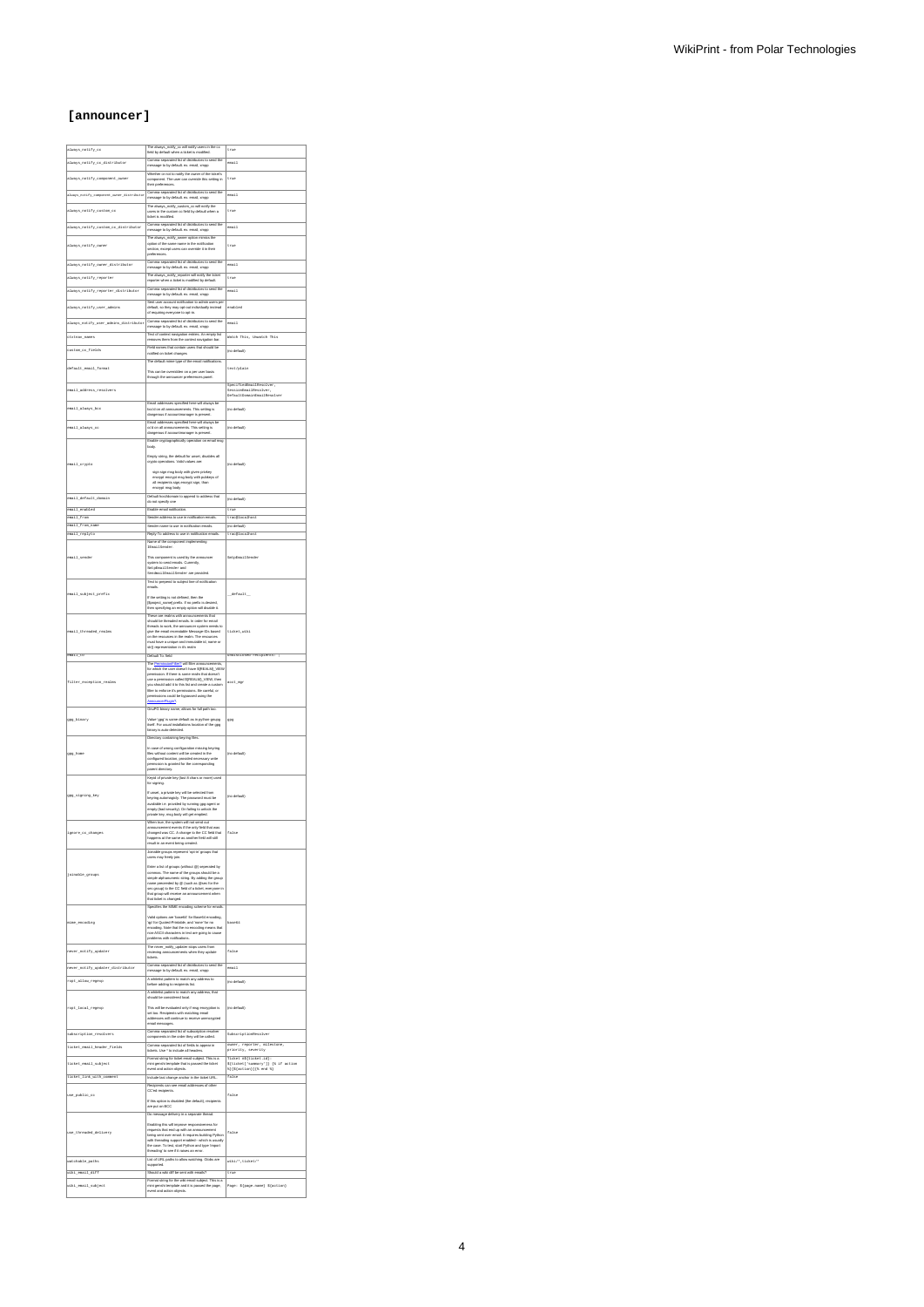## **[attachment]**

| max_size              | Maximum allowed file size (in bytes) for<br>attachments.                                                                                                                                                                                                                                                                                                                                                | 262144  |
|-----------------------|---------------------------------------------------------------------------------------------------------------------------------------------------------------------------------------------------------------------------------------------------------------------------------------------------------------------------------------------------------------------------------------------------------|---------|
| max_zip_size          | Maximum allowed total size (in bytes) for an<br>attachment list to be downloadable as a . zip.<br>Set this to -1 to disable download as . zip.<br>(since 1.0)                                                                                                                                                                                                                                           | 2097152 |
| render unsafe content | Whether attachments should be rendered in the<br>browser, or only made downloadable.<br>Pretty much any file may be interpreted as HTML<br>by the browser, which allows a malicious user to<br>attach a file containing cross-site scripting<br>attacks.<br>For public sites where anonymous users can<br>create attachments it is recommended to leave<br>this option disabled (which is the default). | false   |

## **[authz\_policy]**

| 'authz_<br>---- | f authz policy configuration file.<br>∟ocation<br>and the state of the state of | tefault |
|-----------------|---------------------------------------------------------------------------------|---------|
|                 |                                                                                 |         |

## **[autocomplete]**

| fields | select fields to transform to autocomplete text<br>boxes | (no default) |
|--------|----------------------------------------------------------|--------------|
|        |                                                          |              |

### **[browser]**

|                       | Enable colorization of the age column.                                                                                                                                                                                                                                                                                                                                                                                                                                                                                                                                        |                              |
|-----------------------|-------------------------------------------------------------------------------------------------------------------------------------------------------------------------------------------------------------------------------------------------------------------------------------------------------------------------------------------------------------------------------------------------------------------------------------------------------------------------------------------------------------------------------------------------------------------------------|------------------------------|
| color_scale           | This uses the same color scale as the source<br>code annotation: blue is older, red is newer.<br>(since 0.11)                                                                                                                                                                                                                                                                                                                                                                                                                                                                 | ensbled                      |
| downloadable_paths    | List of repository paths that can be downloaded.<br>Leave this option empty if you want to disable all<br>downloads, otherwise set it to a<br>comma-separated list of authorized paths (those<br>paths are glob patterns, i.e. "*" can be used as a<br>wild card). In a multi-repository environment, the<br>path must be qualified with the repository name if<br>the path does not point to the default repository<br>(e.g. /reponame/trunk). Note that a simple prefix<br>matching is performed on the paths, so aliases<br>won't get automatically resolved. (since 0.10) | /trunk, /branches/*, /tags/* |
| hide_properties       | Comma-separated list of version control<br>properties to hide from the repository browser.<br>(since 0.9)                                                                                                                                                                                                                                                                                                                                                                                                                                                                     | svk:merge                    |
| intermediate_color    | (r,g,b) color triple to use for the color<br>corresponding to the intermediate color, if two<br>linear interpolations are used for the color scale<br>(see intermediate_point). If not set, the<br>intermediate color between oldest_color and<br>newest_color will be used. (since 0.11)                                                                                                                                                                                                                                                                                     | (no default)                 |
| intermediate_point    | If set to a value between 0 and 1 (exclusive), this<br>will be the point chosen to set the<br>intermediate_color for interpolating the<br>color value. (since 0.11)                                                                                                                                                                                                                                                                                                                                                                                                           | (no default)                 |
| newest color          | (r,g,b) color triple to use for the color<br>corresponding to the newest color, for the color<br>scale used in blame or the browser age column if<br>color_scale is enabled. (since 0.11)                                                                                                                                                                                                                                                                                                                                                                                     | (255, 136, 136)              |
| oldest_color          | (r,g,b) color triple to use for the color<br>corresponding to the oldest color, for the color<br>scale used in blame or the browser age column if<br>color_scale is enabled. (since 0.11)                                                                                                                                                                                                                                                                                                                                                                                     | (136, 136, 255)              |
| oneliner_properties   | Comma-separated list of version control<br>properties to render as oneliner wiki content in<br>the repository browser.<br>(since 0.11)                                                                                                                                                                                                                                                                                                                                                                                                                                        | trac:summary                 |
| render_unsafe_content | Whether raw files should be rendered in the<br>browser, or only made downloadable.<br>Pretty much any file may be interpreted as HTML<br>by the browser, which allows a malicious user to<br>create a file containing cross-site scripting<br>attacks.<br>For open repositories where anyone can<br>check-in a file, it is recommended to leave this<br>option disabled (which is the default).                                                                                                                                                                               | false                        |
| wiki_properties       | Comma-separated list of version control<br>properties to render as wiki content in the<br>repository browser.<br>(since 0.11)                                                                                                                                                                                                                                                                                                                                                                                                                                                 | trac:description             |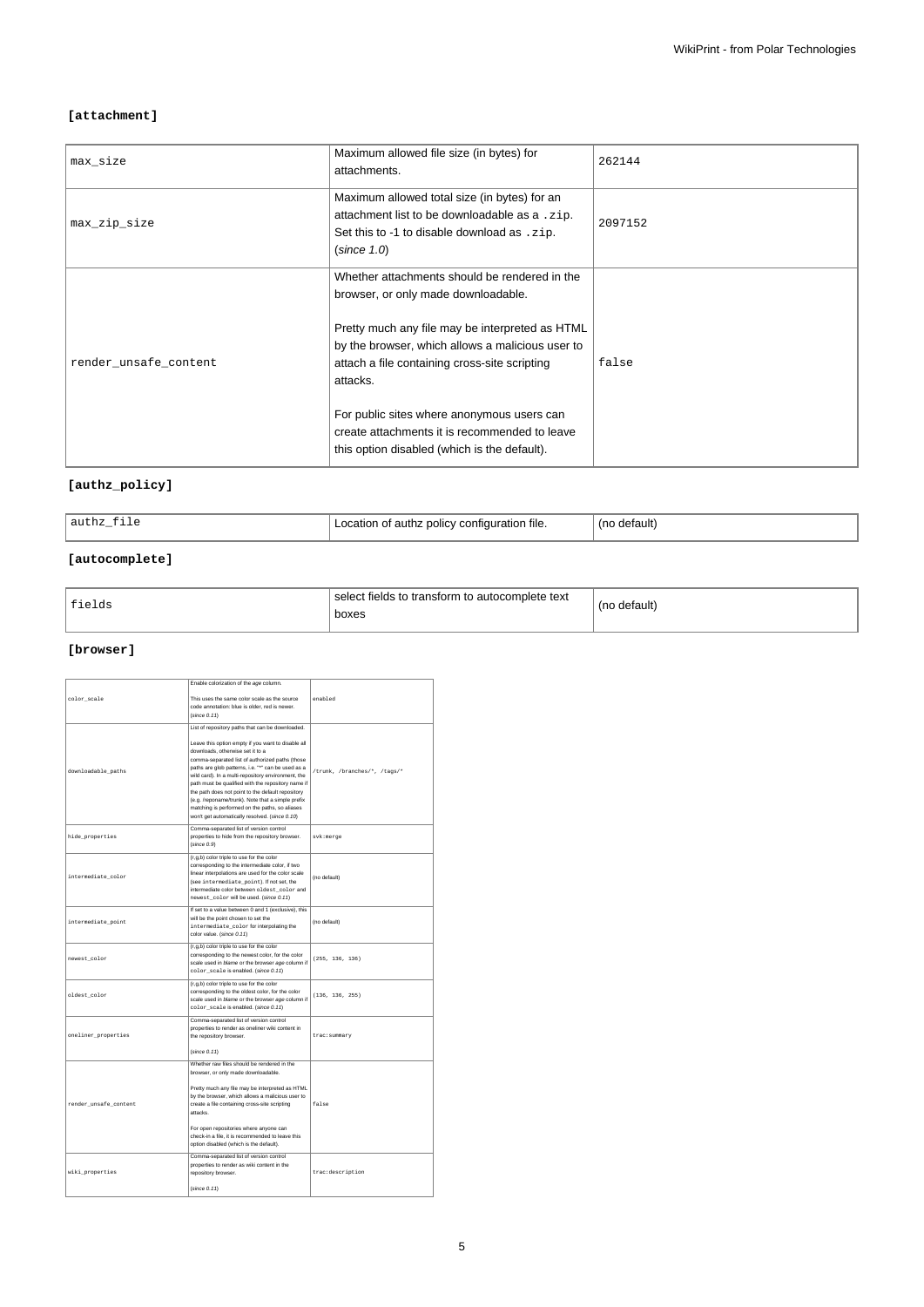### **[changeset]**

| max diff bytes       | Maximum total size in bytes of the modified files<br>(their old size plus their new size) for which the<br>changeset view will attempt to show the diffs<br>inlined (since 0.10). | 10000000    |
|----------------------|-----------------------------------------------------------------------------------------------------------------------------------------------------------------------------------|-------------|
| max diff files       | Maximum number of modified files for which the<br>changeset view will attempt to show the diffs<br>inlined (since 0.10).                                                          | $\mathbf 0$ |
| wiki format messages | Whether wiki formatting should be applied to<br>changeset messages.<br>If this option is disabled, changeset messages<br>will be rendered as pre-formatted text.                  | true        |

## **[components]**

This section is used to enable or disable components provided by plugins, as well as by Trac itself. The component to enable/disable is specified via the name of the option. Whether its enabled is determined by the option value; setting the value to enabled or on will enable the component, any other value (typically disabled or off) will disable the component.

The option name is either the fully qualified name of the components or the module/package prefix of the component. The former enables/disables a specific component, while the latter enables/disables any component in the specified package/module.

Consider the following configuration snippet:

```
[components]
trac.ticket.report.ReportModule = disabled
webadmin.* = enabled
```
The first option tells Trac to disable the [report module.](https://meteo.unican.es/trac/wiki/TracReports) The second option instructs Trac to enable all components in the webadmin package. Note that the trailing wildcard is required for module/package matching.

To view the list of active components, go to the Plugins page on About Trac (requires CONFIG\_VIEW [permissions](https://meteo.unican.es/trac/wiki/TracPermissions)).

See also: [TracPlugins](https://meteo.unican.es/trac/wiki/TracPlugins)

### **[discussion]**

| default_message_display | Default display mode for topic messages list.                                                                                                                  | tree       |
|-------------------------|----------------------------------------------------------------------------------------------------------------------------------------------------------------|------------|
| default_topic_display   | Default display mode for forum topics list.                                                                                                                    | classic    |
| forum_sort              | Column by which will be sorted forum lists.<br>Possible values are: id group name subject time<br>moderators description topics replies lasttopic<br>lastreply | lasttopic  |
| forum sort direction    | Direction of forum lists sorting. Possible values<br>are: asc desc.                                                                                            | asc        |
| messages_per_page       | Number of messages per page in message list.                                                                                                                   | 50         |
| smtp always cc          | Always send discussion notifications to the listed<br>e-mail addresses.                                                                                        |            |
| title                   | Main navigation bar button title.                                                                                                                              | Discussion |
| topic_sort              | Column by which will be sorted topic lists.<br>Possible values are: id forum subject time author<br>body replies lastreply.                                    | lastreply  |
| topic sort direction    | Direction of topic lists sorting. Possible values<br>are: asc desc.                                                                                            | asc        |
| topics_per_page         | Number of topics per page in topic list.                                                                                                                       | 30         |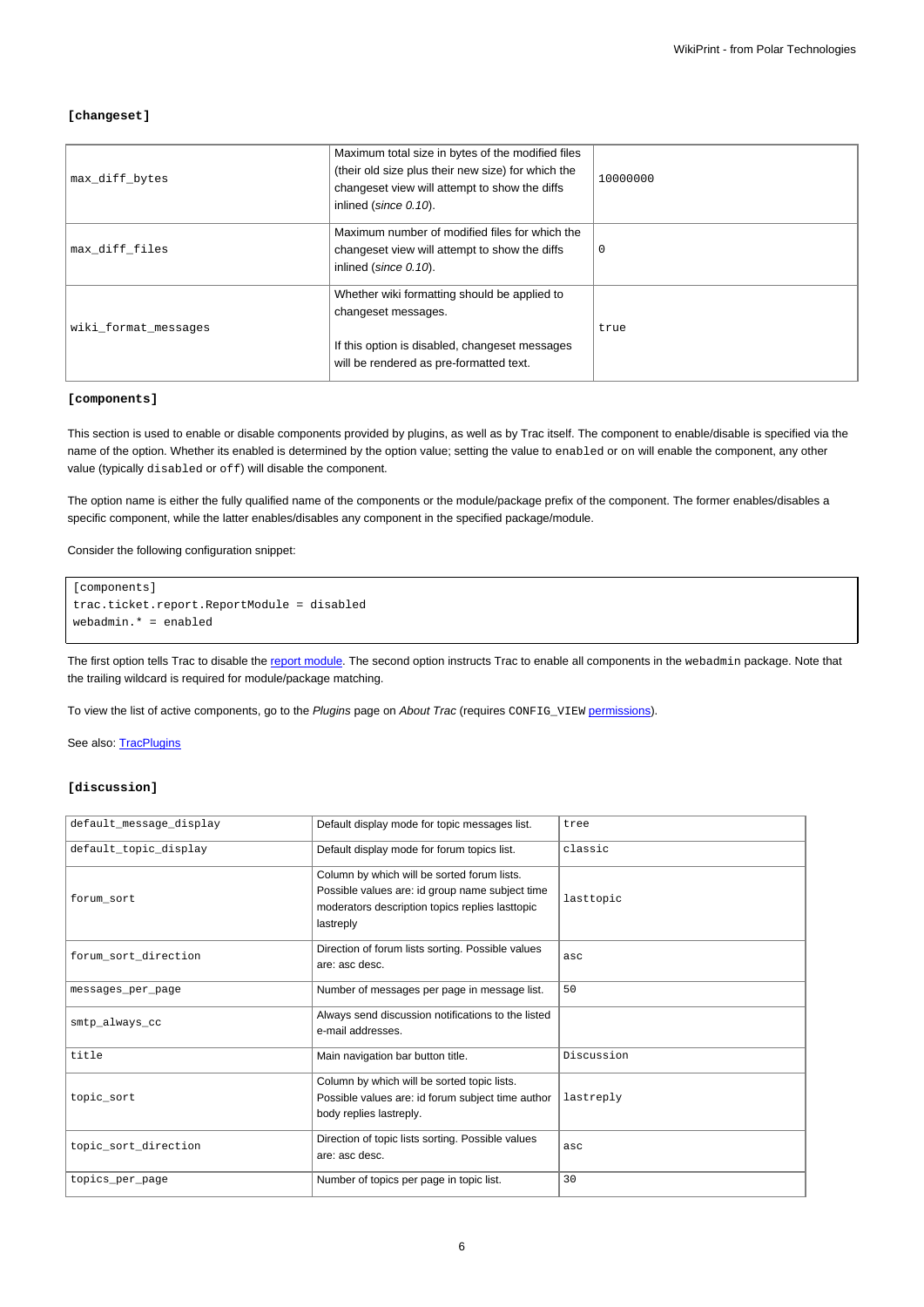## **[fullblog]**

| default postname | Option for a default naming scheme for new<br>posts. The string can include substitution<br>markers for time (UTC) and user: %Y=year,<br>%m=month, %d=day, %H=hour, %M=minute,<br>%S=second, \$USER. Example template string:<br>%Y/%m/%d/my_topic | (no default) |
|------------------|----------------------------------------------------------------------------------------------------------------------------------------------------------------------------------------------------------------------------------------------------|--------------|
| month_names      | Ability to specify a list of month names for display<br>in groupings. If empty it will make a list from<br>default locale setting. Enter list of 12 months like:<br>month_names = January, February,<br>, December                                 | (no default) |
| num_items_front  | Option to specify how many recent posts to<br>display on the front page of the Blog (and RSS<br>feeds).                                                                                                                                            | 20           |
| personal_blog    | When using the Blog as a personal blog (only<br>one author), setting to 'True' will disable the<br>display of 'Browse by author:' in sidebar, and<br>also removes various author links and<br>references.                                          | disabled     |

## **[fullblog-announcement]**

| always_notify_author | Notify the blog author of any changes to her<br>blogs, including changes to comments.                                             | true                           |
|----------------------|-----------------------------------------------------------------------------------------------------------------------------------|--------------------------------|
| blog_email_subject   | Format string for the blog email subject.<br>This is a mini genshi template and it is passed<br>the blog_post and action objects. | Blog: \${blog.name} \${action} |

### **[git]**

| cached repository  | Wrap GitRepository in<br>CachedRepository.                                                                                                                                                                                                                | false        |
|--------------------|-----------------------------------------------------------------------------------------------------------------------------------------------------------------------------------------------------------------------------------------------------------|--------------|
| qit bin            | Path to the git executable.                                                                                                                                                                                                                               | qit          |
| git_fs_encoding    | Define charset encoding of paths within git<br>repositories.                                                                                                                                                                                              | $u$ t f - 8  |
| persistent cache   | Enable persistent caching of commit tree.                                                                                                                                                                                                                 | false        |
| projects base      | Path to the base of your git projects                                                                                                                                                                                                                     | (no default) |
| projects list      | Path to a gitweb-formatted projects.list                                                                                                                                                                                                                  | (no default) |
| projects_url       | Template for project URLs. %s will be replaced<br>with the repo name                                                                                                                                                                                      | (no default) |
| shortrev len       | The length at which a sha1 should be<br>abbreviated to (must be $>=$ 4 and $<=$ 40).                                                                                                                                                                      | 7            |
| trac_user_rlookup  | Enable reverse mapping of git email addresses<br>to trac user ids. Performance will be reduced if<br>there are many users and the<br>cached_repository option is disabled.<br>A repository resync is required after changing the<br>value of this option. | false        |
| use committer id   | Use git-committer id instead of git-author id for<br>the changeset Author field.                                                                                                                                                                          | true         |
| use_committer_time | Use git-committer timestamp instead of git-author<br>timestamp for the changeset Timestamp field.                                                                                                                                                         | true         |
| wikishortrev len   | The minimum length of an hex-string for which<br>auto-detection as sha1 is performed (must be >=<br>4 and $\leq$ 40).                                                                                                                                     | 40           |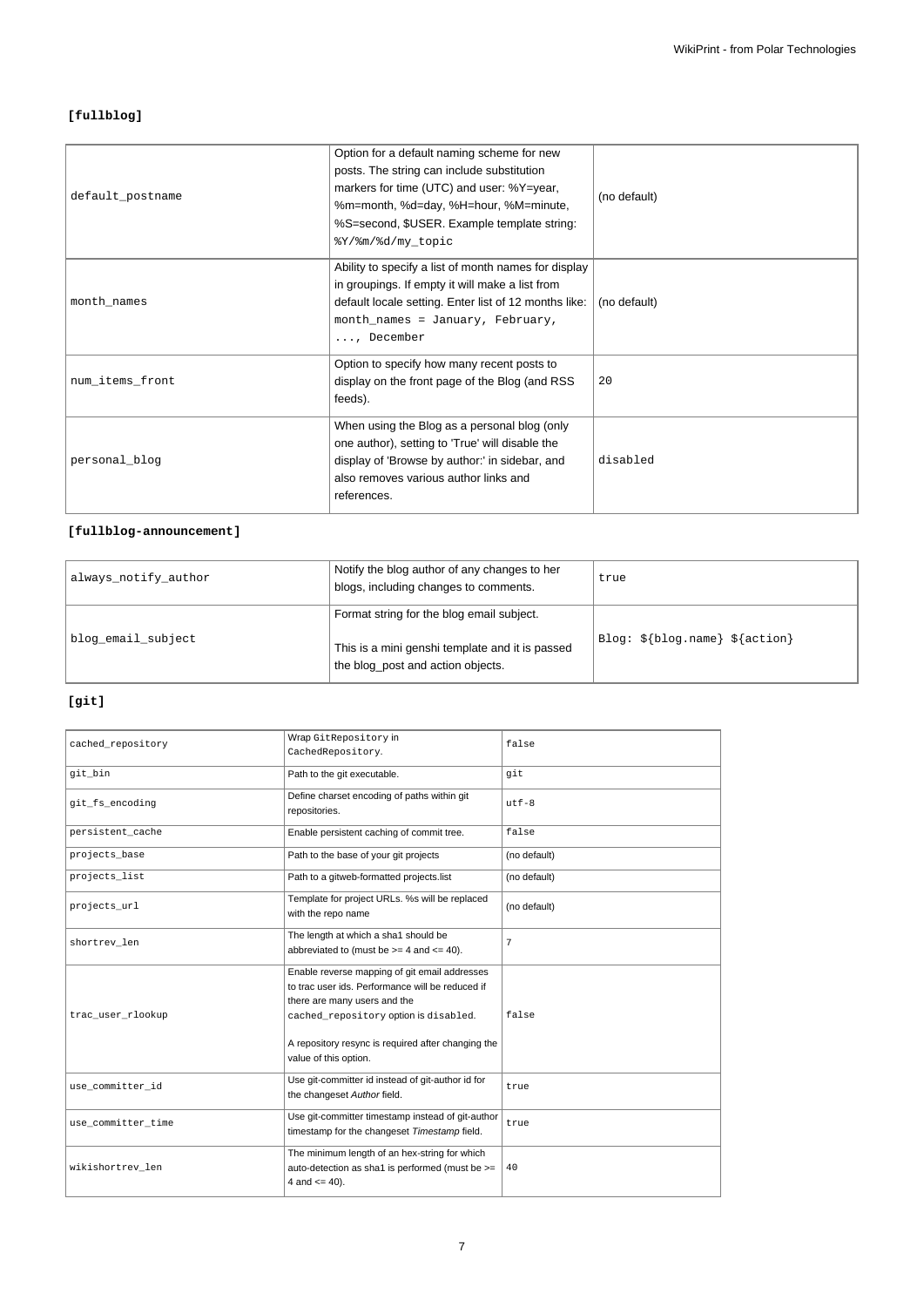## **[graphviz]**

| cache_dir         | The directory that will be used to cache the<br>generated images. Note that if different than the<br>default (gycache), this directory must exist. If<br>not given as an absolute path, the path will be<br>relative to the Trac environment's directory.                                   | gvcache      |
|-------------------|---------------------------------------------------------------------------------------------------------------------------------------------------------------------------------------------------------------------------------------------------------------------------------------------|--------------|
| cache_manager     | If this entry exists and set to true in the<br>configuration file, then the cache management<br>logic will be invoked and the cache_max_size,<br>cache_min_size, cache_max_count and<br>cache_min_count must be defined.                                                                    | disabled     |
| cache_max_count   | The maximum number of files that the cache<br>should contain. This is the high watermark for the<br>directory entry count.                                                                                                                                                                  | 2000         |
| cache_max_size    | The maximum size in bytes that the cache<br>should consume. This is the high watermark for<br>disk space used.                                                                                                                                                                              | 10485760     |
| cache_min_count   | The minimum number of files that the cache<br>should contain. This is the low watermark for the<br>directory entry count.                                                                                                                                                                   | 1500         |
| cache_min_size    | When cleaning out the cache, remove files until<br>this size in bytes is used by the cache. This is the<br>low watermark for disk space used.                                                                                                                                               | 5242880      |
| cmd_path          | Full path to the directory where the graphviz<br>programs are located. If not specified, the default<br>is /usr/bin on Linux, C: \Program<br>Files\ATT\Graphviz\bin on Windows and<br>/usr/local/bin on FreeBSD 6.                                                                          | (no default) |
| default_graph_dpi | Default dpi setting for graphviz, used during SVG<br>to PNG rasterization.                                                                                                                                                                                                                  | 96           |
| encoding          | The encoding which should be used for<br>communicating with Graphviz (should match<br>-Gcharset if given).                                                                                                                                                                                  | $utf-8$      |
| out_format        | Graph output format. Valid formats are: png, jpg,<br>svg, svgz, gif. If not specified, the default is png.<br>This setting can be overrided on a per-graph<br>basis.                                                                                                                        | png          |
| png_antialias     | If this entry exists in the configuration file, then<br>PNG outputs will be antialiased. Note that this<br>requires rsvg to be installed.                                                                                                                                                   | disabled     |
|                   | Graphviz default processor. Valid processors<br>are: dot, neato, twopi, fdp, circo. If not specified,<br>the default is dot. This setting can be overrided<br>on a per-graph basis.                                                                                                         |              |
| processor         | GraphvizMacro will verify that the default<br>processor is installed and will not work if it is<br>missing. All other processors are optional. If any<br>of the other processors are missing, a warning<br>message will be sent to the trac log and<br>GraphvizMacro will continue to work. | dot          |
| rsvg_path         | Full path to the rsvg program (including the<br>filename). The default is $\text{cmd}_\text{path}$ / $\text{rsvg}$ .                                                                                                                                                                        | (no default) |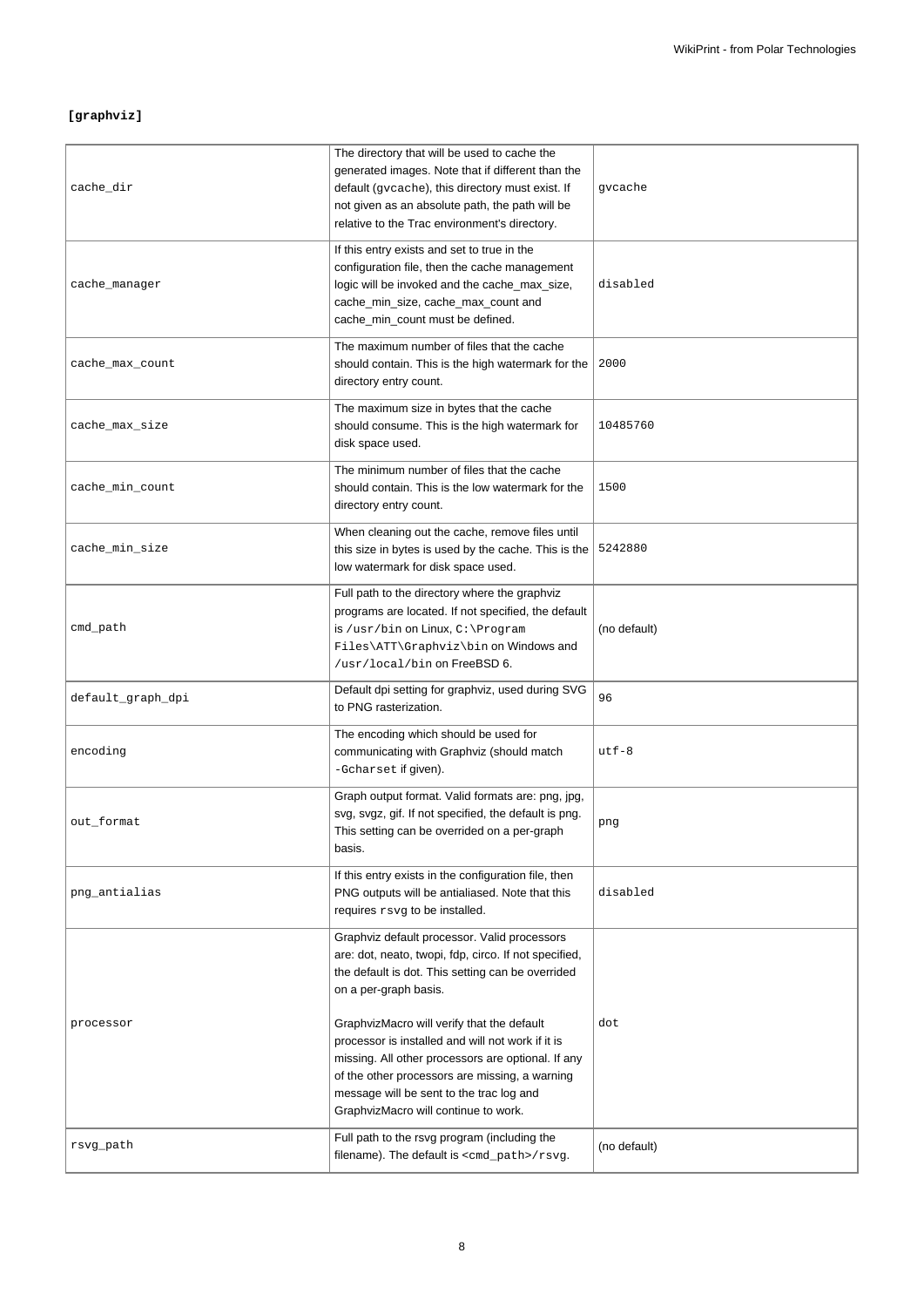## **[gviz]**

| hash | The algorithm used to generate a hash of the   | (no default) |
|------|------------------------------------------------|--------------|
|      | data sent back to the client. This feature is  |              |
|      | defined by Google Visualization API since      |              |
|      | version 0.5 so as to optimize the request /    |              |
|      | response mechanism to make rational use of the |              |
|      | available bandwith.                            |              |
|      |                                                |              |

## **[header\_logo]**

| alt    | Alternative text for the header logo.                                                                                                                                                                                                                                                                                                                                                        | (please configure the [header_logo]<br>section in trac.ini) |
|--------|----------------------------------------------------------------------------------------------------------------------------------------------------------------------------------------------------------------------------------------------------------------------------------------------------------------------------------------------------------------------------------------------|-------------------------------------------------------------|
| height | Height of the header logo image in pixels.                                                                                                                                                                                                                                                                                                                                                   | $-1$                                                        |
| link   | URL to link to, from the header logo.                                                                                                                                                                                                                                                                                                                                                        | (no default)                                                |
|        | URL of the image to use as header logo. It can                                                                                                                                                                                                                                                                                                                                               |                                                             |
| src    | be absolute, server relative or relative.<br>If relative, it is relative to one of the /chrome<br>locations: site/your-logo.png if<br>your-logo.png is located in the htdocs<br>folder within your TracEnvironment;<br>common/your-logo.png if your-logo.png<br>is located in the folder mapped to the<br>htdocs_location URL. Only specifying<br>your-logo.png is equivalent to the latter. | site/your_project_logo.png                                  |
| width  | Width of the header logo image in pixels.                                                                                                                                                                                                                                                                                                                                                    | $-1$                                                        |

## **[httpauth]**

| formats | Request formats to force HTTP authentication on   (no default) |               |
|---------|----------------------------------------------------------------|---------------|
| paths   | Paths to force HTTP authentication on.                         | 'login/xmlrpc |

## **[inherit]**

|               | Path to the shared htdocs directory.                                                             |              |
|---------------|--------------------------------------------------------------------------------------------------|--------------|
|               | Static resources in that directory are mapped to<br>/chrome/shared under the environment URL, in |              |
| htdocs_dir    | addition to common and site locations.                                                           | (no default) |
|               | This can be useful in site.html for common                                                       |              |
|               | interface customization of multiple Trac                                                         |              |
|               | environments.                                                                                    |              |
|               | (since 1.0)                                                                                      |              |
|               | Path to the shared plugins directory.                                                            |              |
|               | Plugins in that directory are loaded in addition to                                              |              |
| plugins_dir   | those in the directory of the environment                                                        | (no default) |
|               | plugins, with this one taking precedence.                                                        |              |
|               | (since 0.11)                                                                                     |              |
|               | Path to the shared templates directory.                                                          |              |
| templates_dir | Templates in that directory are loaded in addition                                               |              |
|               | to those in the environments templates                                                           | (no default) |
|               | directory, but the latter take precedence.                                                       |              |
|               | (since 0.11)                                                                                     |              |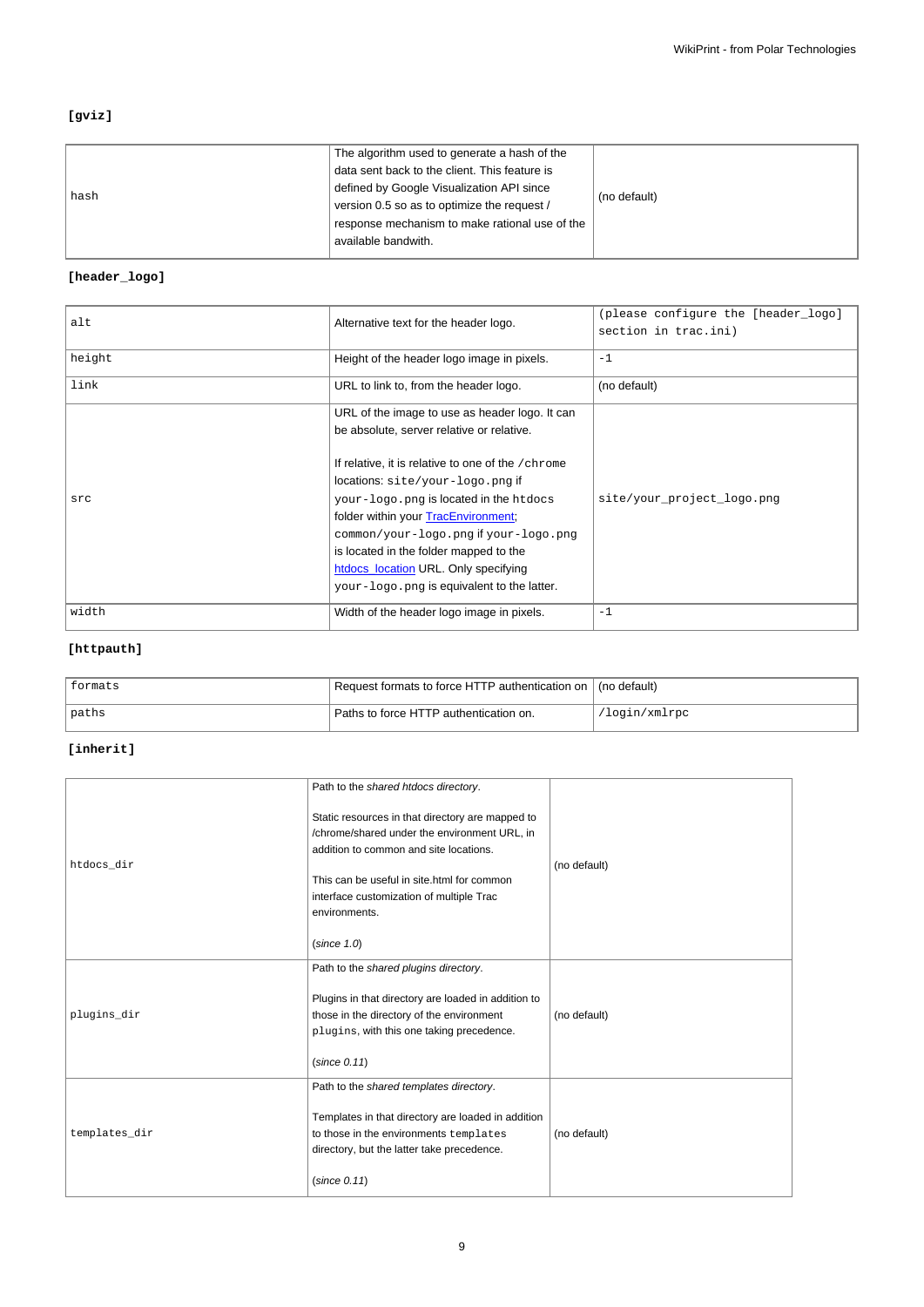## **[iniadmin]**

| excludes  | Excludes this options. Comma separated list as<br>section: name with wildcard characters (*, ?).                   | iniadmin:*, inherit:*                    |
|-----------|--------------------------------------------------------------------------------------------------------------------|------------------------------------------|
| passwords | Show input-type as password instead of text.<br>Comma separated list as section: name with<br>wildcard characters. | trac:database,notification:smtp_password |

#### **[intertrac]**

This section configures [InterTrac](https://meteo.unican.es/trac/wiki/InterTrac) prefixes. Options in this section whose name contain a "." define aspects of the InterTrac prefix corresponding to the option name up to the ".". Options whose name don't contain a "." define an alias.

The .url is mandatory and is used for locating the other Trac. This can be a relative URL in case that Trac environment is located on the same server.

The .title information is used for providing a useful tooltip when moving the cursor over an [InterTrac](https://meteo.unican.es/trac/wiki/InterTrac) link.

The . compat option can be used to activate or disable a *compatibility* mode:

- If the targeted Trac is running a version below [?0.10](http://trac.edgewall.org/intertrac/milestone%3A0.10) [\(?r3526](http://trac.edgewall.org/intertrac/r3526) to be precise), then it doesn't know how to dispatch an [InterTrac](https://meteo.unican.es/trac/wiki/InterTrac) link, and it's up to the local Trac to prepare the correct link. Not all links will work that way, but the most common do. This is called the compatibility mode, and is false by default.
- If you know that the remote Trac knows how to dispatch [InterTrac](https://meteo.unican.es/trac/wiki/InterTrac) links, you can explicitly disable this compatibility mode and then any [TracLinks](https://meteo.unican.es/trac/wiki/TracLinks) can become [InterTrac](https://meteo.unican.es/trac/wiki/InterTrac) links.

#### Example configuration:

```
[intertrac]
# -- Example of setting up an alias:
t = trac
# -- Link to an external Trac:
trac.title = Edgewall's Trac for Trac
trac.url = http://trac.edgewall.org
```
#### **[interwiki]**

Every option in the [interwiki] section defines one [InterWiki](https://meteo.unican.es/trac/wiki/InterWiki) prefix. The option name defines the prefix. The option value defines the URL, optionally followed by a description separated from the URL by whitespace. Parametric URLs are supported as well.

#### **Example:**

```
[interwiki]
MeatBall = http://www.usemod.com/cgi-bin/mb.pl?
PEP = http://www.python.org/peps/pep-$1.html Python Enhancement Proposal $1
tsvn = tsvn: Interact with TortoiseSvn
```
#### **[logging]**

|            | If log_type is file, this should be a path to                                       |             |
|------------|-------------------------------------------------------------------------------------|-------------|
| log file   | the log-file. Relative paths are resolved relative                                  | trac.log    |
|            | to the log directory of the environment.                                            |             |
|            | Custom logging format.                                                              |             |
|            | If nothing is set, the following will be used:                                      |             |
|            | Track/moduletal S/Jevelnamete: S/message/ta                                         |             |
|            | In addition to requier key names supported by                                       |             |
|            | the Python logger library (see                                                      |             |
|            | ?http://docs.python.org/ibrary/logging.html), one                                   |             |
|            | medici control                                                                      |             |
|            | . Sizuthis the path for the current environment                                     |             |
| log format | . Sibasenamels the last path component of the 1 (no default)<br>current anxiovement |             |
|            | . Sizepiectis the project name                                                      |             |
|            |                                                                                     |             |
|            | Note the usage of 21 ) a instead of                                                 |             |
|            | t ( ) a sa the latter form would be interpreted                                     |             |
|            | by the ConfigParser? itself.                                                        |             |
|            | Example: (S) throad (d)                                                             |             |
|            | Tracidibasename is : Simodule is !                                                  |             |
|            | S(levelname)s: S(messace)s                                                          |             |
|            | (aince 0.10.5)                                                                      |             |
|            | Level of verbosity in log.                                                          |             |
|            |                                                                                     |             |
| log level  | Should be one of (CRITICAL, ERROR, WARN,                                            | nescio      |
|            | INFO. DESIGN.                                                                       |             |
|            | Logging facility to use.                                                            |             |
|            |                                                                                     |             |
| log type   | Should be one of (none, file, stderr,                                               | <b>LODA</b> |
|            | svalos_winlool.                                                                     |             |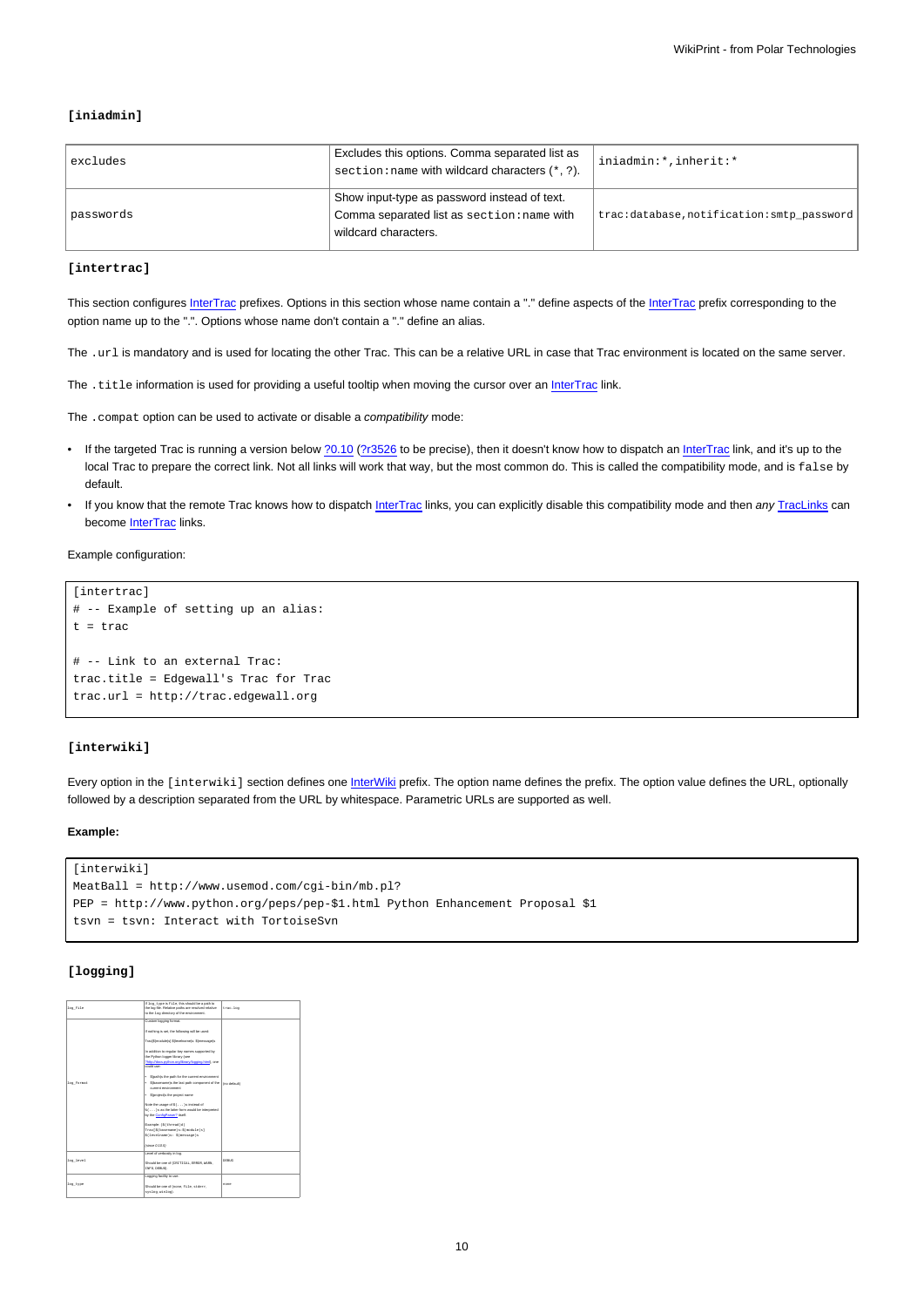#### **[milestone]**

| stats provider | Name of the component implementing                     | DefaultTicketGroupStatsProvider |
|----------------|--------------------------------------------------------|---------------------------------|
|                | ITicketGroupStatsProvider, which is used               |                                 |
|                | to collect statistics on groups of tickets for display |                                 |
|                | In the milestone views.                                |                                 |
|                |                                                        |                                 |

#### **[milestone-groups]**

As the workflow for tickets is now configurable, there can be many ticket states, and simply displaying closed tickets vs. all the others is maybe not appropriate in all cases. This section enables one to easily create groups of states that will be shown in different colors in the milestone progress bar.

Note that the groups can only be based on the ticket status, nothing else. In particular, it's not possible to distinguish between different closed tickets based on the resolution.

Example configuration with three groups, closed, new and active (the default only has closed and active):

```
# the 'closed' group correspond to the 'closed' tickets
closed = closed
# .order: sequence number in the progress bar
closed.order = 0
# .query_args: optional parameters for the corresponding
# query. In this example, the changes from the
# default are two additional columns ('created' and
# 'modified'), and sorting is done on 'created'.
closed.query_args = group=resolution,order=time,col=id,col=summary,col=owner,col=type,col=priority,col=component,col=sever
# .overall_completion: indicates groups that count for overall
# completion percentage
closed.overall_completion = true
new = new
new.order = 1
new.css_class = new
new.label = new
# Note: one catch-all group for other statuses is allowed
active = *
active.order = 2
# .css_class: CSS class for this interval
active.css_class = open
# .label: displayed label for this group
active.label = in progress
```
The definition consists in a comma-separated list of accepted status. Also, '\*' means any status and could be used to associate all remaining states to one catch-all group.

The CSS class can be one of: new (yellow), open (no color) or closed (green). Other styles can easily be added using custom CSS rule: table.progress td.<class> { background: <color> } to a [site/style.css](https://meteo.unican.es/trac/wiki/TracInterfaceCustomization#SiteAppearance) file for example.

(since 0.11)

#### **[mimeviewer]**

|                         | <b>CONTRACTOR</b> CONTRACTOR                                                                                                                                                                                                                                                                                                                                                     |                                                       |
|-------------------------|----------------------------------------------------------------------------------------------------------------------------------------------------------------------------------------------------------------------------------------------------------------------------------------------------------------------------------------------------------------------------------|-------------------------------------------------------|
| $\sim$                  | <b>ACCUMULATED THE EXTENSION</b><br><b>Dealer Sterley as allow marked and</b><br>to an end in the best company.<br>www.articles.com/www.articles.com<br><b>MORE MAY A</b>                                                                                                                                                                                                        | contractor to be contract on<br><b>Report Follows</b> |
| the age and the         | -------------<br><b>Sendersforts Benderer</b><br><b>ASSAULTER FOOT FRAUD TO AN A</b><br><b>CONTRACTOR</b><br>ing to change in cold to a star ?"<br><b>Service</b>                                                                                                                                                                                                                | and industry to                                       |
| comes delays and        | <b>STRAKE CONTRACTOR</b><br><b>Latings</b>                                                                                                                                                                                                                                                                                                                                       |                                                       |
| <b>CONTRACTOR</b>       | <b>CONTRACTOR</b><br><b>Local</b><br><b>Detect a ball and contact to be contact.</b><br>be to be made in which women is be-<br><b>MAX</b> has well-information<br><b>Durante from the world's business</b><br>and works will be posted and assumption<br><b>Service Tells Anti-Additional Company</b><br>particular advertisements and before<br><b><i><u>Department</u></i></b> | <b><i><u>Department</u></i></b>                       |
| $-$                     | <b>School and Chrysler Service</b>                                                                                                                                                                                                                                                                                                                                               |                                                       |
| <b>County of School</b> | <b><i>SERVICES CREWS AND LONGITUDE</i></b><br>Complete home and completed                                                                                                                                                                                                                                                                                                        | <b>Service Controller</b><br>and and the              |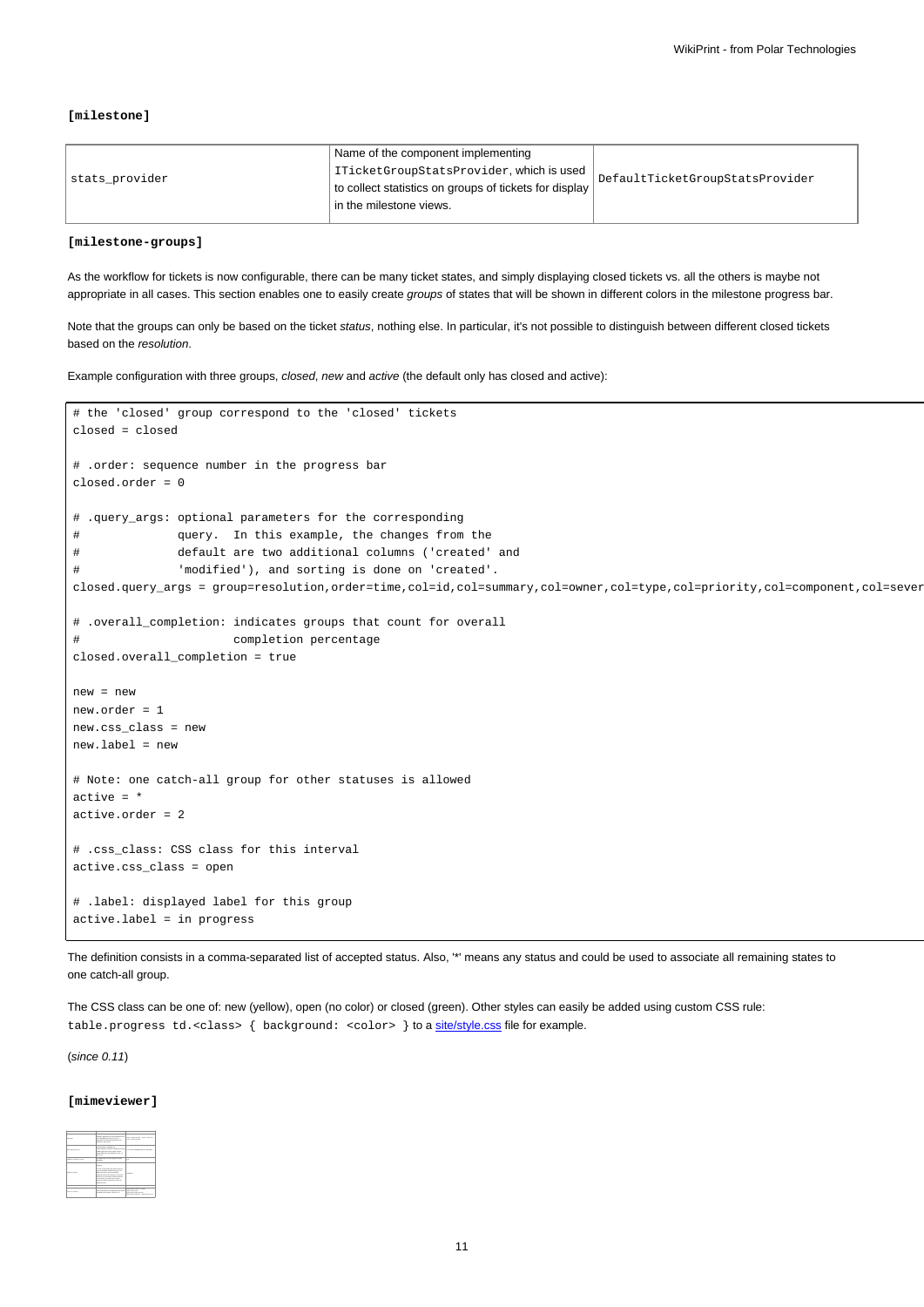## **[notification]**

| admit_domains           | Comma-separated list of domains that should be<br>considered as valid for email addresses (such as<br>localdomain).                                                                                                                                                                                                           | (no default)                           |
|-------------------------|-------------------------------------------------------------------------------------------------------------------------------------------------------------------------------------------------------------------------------------------------------------------------------------------------------------------------------|----------------------------------------|
| always_notify_owner     | Always send notifications to the ticket owner<br>(since 0.9).                                                                                                                                                                                                                                                                 | false                                  |
| always_notify_reporter  | Always send notifications to any address in the<br>reporter field.                                                                                                                                                                                                                                                            | false                                  |
| always_notify_updater   | Always send notifications to the person who<br>causes the ticket property change and to any<br>previous updater of that ticket.                                                                                                                                                                                               | true                                   |
| ambiguous_char_width    | Which width of ambiguous characters (e.g.<br>'single' or 'double') should be used in the table of<br>notification mail.<br>If 'single', the same width as characters in<br>US-ASCII. This is expected by most users. If<br>'double', twice the width of US-ASCII characters.<br>This is expected by CJK users. (since 0.12.2) | single                                 |
| batch_subject_template  | Like ticket_subject_template but for batch<br>modifications.<br>By default, the template is \$prefix Batch<br>modify: \$tickets_descr. (Since 1.0)                                                                                                                                                                            | \$prefix Batch modify: \$tickets_descr |
| email_sender            | Name of the component implementing<br>IEmailSender.<br>This component is used by the notification<br>system to send emails. Trac currently provides<br>SmtpEmailSender for connecting to an SMTP<br>server, and SendmailEmailSender for<br>running a sendmail-compatible executable.<br>(since 0.12)                          | SmtpEmailSender                        |
| ignore_domains          | Comma-separated list of domains that should not<br>be considered part of email addresses (for<br>usernames with Kerberos domains).                                                                                                                                                                                            | (no default)                           |
| mime_encoding           | Specifies the MIME encoding scheme for emails.<br>Valid options are 'base64' for Base64 encoding,<br>'qp' for Quoted-Printable, and 'none' for no<br>encoding, in which case mails will be sent as 7bit<br>if the content is all ASCII, or 8bit otherwise.<br>(since 0.10)                                                    | none                                   |
| smtp_always_bcc         | Email address(es) to always send notifications<br>to, addresses do not appear publicly (Bcc:).<br>(since 0.10)                                                                                                                                                                                                                | (no default)                           |
| smtp_always_cc          | Email address(es) to always send notifications<br>to, addresses can be seen by all recipients (Cc:).                                                                                                                                                                                                                          | (no default)                           |
| smtp_default_domain     | Default host/domain to append to address that<br>do not specify one.                                                                                                                                                                                                                                                          | (no default)                           |
| smtp_enabled            | Enable email notification.                                                                                                                                                                                                                                                                                                    | false                                  |
| smtp_from               | Sender address to use in notification emails.                                                                                                                                                                                                                                                                                 | trac@localhost                         |
| smtp_from_author        | Use the action author as the sender of<br>notification emails. (since 1.0)                                                                                                                                                                                                                                                    | false                                  |
| smtp_from_name          | Sender name to use in notification emails.                                                                                                                                                                                                                                                                                    | (no default)                           |
| smtp_password           | Password for SMTP server. (since 0.9)                                                                                                                                                                                                                                                                                         | (no default)                           |
| smtp_port               | SMTP server port to use for email notification.                                                                                                                                                                                                                                                                               | 25                                     |
| smtp_repiyto            | Reply-To address to use in notification emails.                                                                                                                                                                                                                                                                               | tracwiocainost                         |
| smtp_server             | SMTP server hostname to use for email<br>notifications.                                                                                                                                                                                                                                                                       | localhost                              |
|                         | Text to prepend to subject line of notification<br>emails.                                                                                                                                                                                                                                                                    |                                        |
| smtp_subject_prefix     | If the setting is not defined, then the<br>[\$project_name] prefix. If no prefix is desired,<br>then specifying an empty option will disable it.<br>(since 0.10.1)                                                                                                                                                            | ${\tt \_default\_}$                    |
| smtp_user               | Username for SMTP server. (since 0.9)                                                                                                                                                                                                                                                                                         | (no default)                           |
|                         | A Genshi text template snippet used to get the<br>notification subject.                                                                                                                                                                                                                                                       |                                        |
| ticket_subject_template | By default, the subject template is \$prefix<br>#\$ticket.id: \$summary.\$prefix being the<br>value of the smtp_subject_prefix option.<br>(since 0.11)                                                                                                                                                                        | Sprefix #Sticket.id: Ssummary          |
| use_public_cc           | Recipients can see email addresses of other<br>CC'ed recipients.<br>If this option is disabled (the default), recipients<br>are put on BCC. (since 0.10)                                                                                                                                                                      | false                                  |
|                         | Permit email address without a host/domain (i.e.                                                                                                                                                                                                                                                                              |                                        |
|                         | username only).                                                                                                                                                                                                                                                                                                               |                                        |
| use_short_addr          | The SMTP server should accept those<br>addresses, and either append a FQDN or use<br>local delivery. (since 0.10)                                                                                                                                                                                                             | false                                  |
|                         | Use SSL/TLS to send notifications over SMTP.                                                                                                                                                                                                                                                                                  | false                                  |
| use_tls                 | (since 0.10)                                                                                                                                                                                                                                                                                                                  |                                        |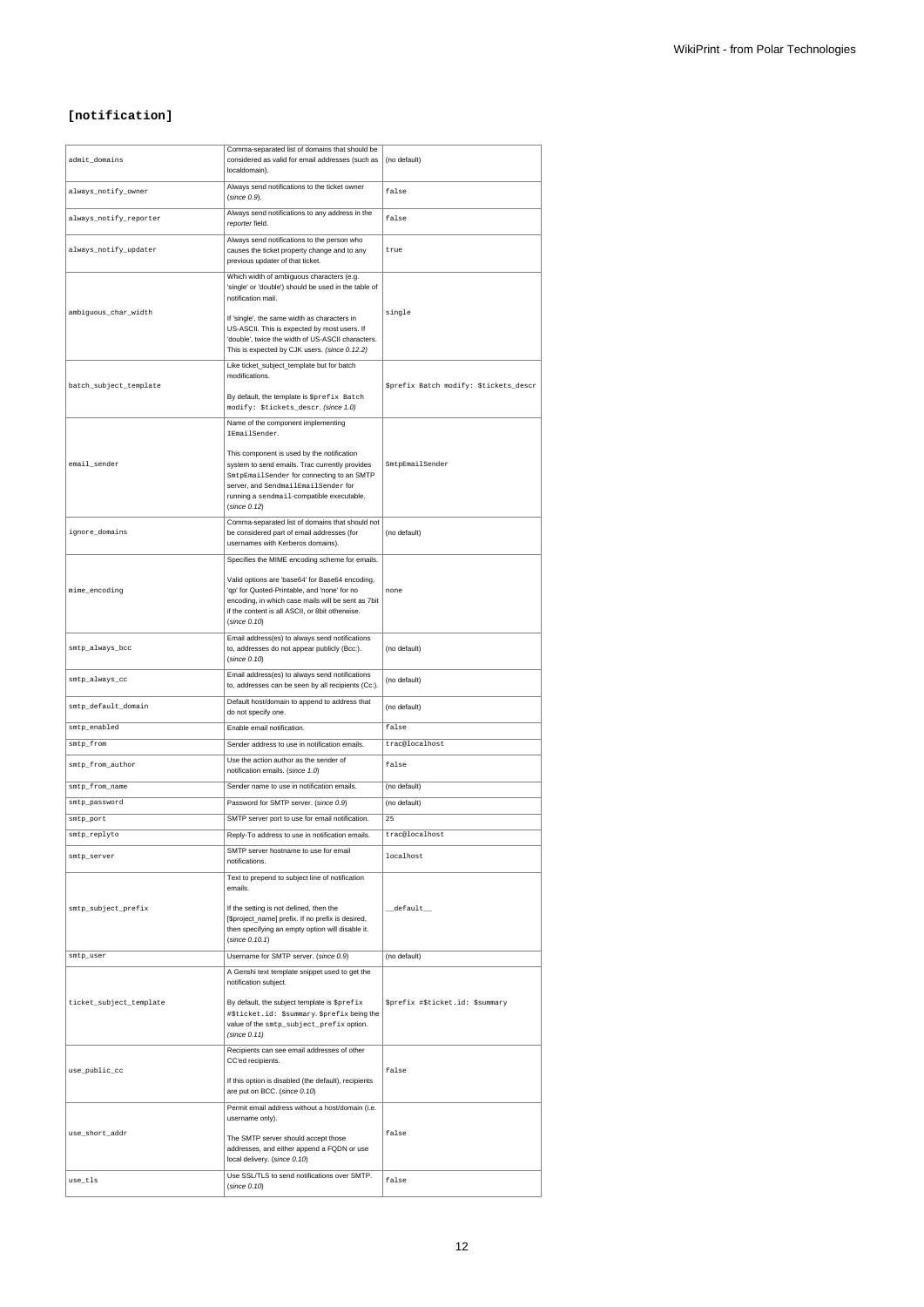## **[project]**

|                                                   | (no default)                                                                                                             |
|---------------------------------------------------|--------------------------------------------------------------------------------------------------------------------------|
| Base URL of a Trac instance where errors in this  |                                                                                                                          |
| Trac should be reported.                          |                                                                                                                          |
|                                                   |                                                                                                                          |
|                                                   |                                                                                                                          |
| reference this Trac instance. An empty value will |                                                                                                                          |
| disable the reporting buttons. (since 0.11.3)     |                                                                                                                          |
| Short description of the project.                 | My example project                                                                                                       |
| Page footer text (right-aligned).                 | Visit the Trac open source project at<br>>>>> <a<br>href="http://trac.edgewall.org/"&gt;http://trac.edgewall.org/</a<br> |
| URL of the icon of the project.                   | common/trac.ico                                                                                                          |
| Name of the project.                              | My Project                                                                                                               |
| URL of the main project web site, usually the     |                                                                                                                          |
| website in which the base_url resides. This is    | (no default)                                                                                                             |
| used in notification e-mails.                     |                                                                                                                          |
|                                                   | E-Mail address of the project's administrator.<br>This can be an absolute or relative URL, or '.' to                     |

### **[query]**

| default_anonymous_query | The default query for anonymous users. The<br>query is either in query language syntax, or a<br>URL query string starting with ? as used in<br>query: Trac links. (since 0.11.2)     | status!=closed&cc~=\$USER   |
|-------------------------|--------------------------------------------------------------------------------------------------------------------------------------------------------------------------------------|-----------------------------|
| default_query           | The default query for authenticated users. The<br>query is either in query language syntax, or a<br>URL query string starting with ? as used in<br>query: Trac links. (since 0.11.2) | status!=closed&owner=\$USER |
| items_per_page          | Number of tickets displayed per page in ticket<br>queries, by default (since 0.11)                                                                                                   | 100                         |
| ticketlink query        | The base query to be used when linkifying values<br>of ticket fields. The query is a URL query string<br>starting with ? as used in query: Trac links.<br>(since 0.12)               | ?status=!closed             |

#### **[recaptcha]**

| private_key        | (no default) |
|--------------------|--------------|
| public_key         | (no default) |
| require_javascript | disabled     |
| theme              | (no default) |

### **[repositories]**

One of the alternatives for registering new repositories is to populate the [repositories] section of the trac.ini.

This is especially suited for setting up convenience aliases, short-lived repositories, or during the initial phases of an installation.

See [TracRepositoryAdmin](https://meteo.unican.es/trac/wiki/TracRepositoryAdmin#Intrac.ini) for details about the format adopted for this section and the rest of that page for the other alternatives.

(since 0.12)

### **[revisionlog]**

| default log limit | Default value for the limit aroument in the<br>TracRevisionLog. (since 0.11)                | 100                           |
|-------------------|---------------------------------------------------------------------------------------------|-------------------------------|
| graph_colors      | Comma-separated list of colors to use for the<br>TracRevisionLog graph display. (since 1.0) | #cc0.#0c0.#0cc.#00c.#c0c.#c00 |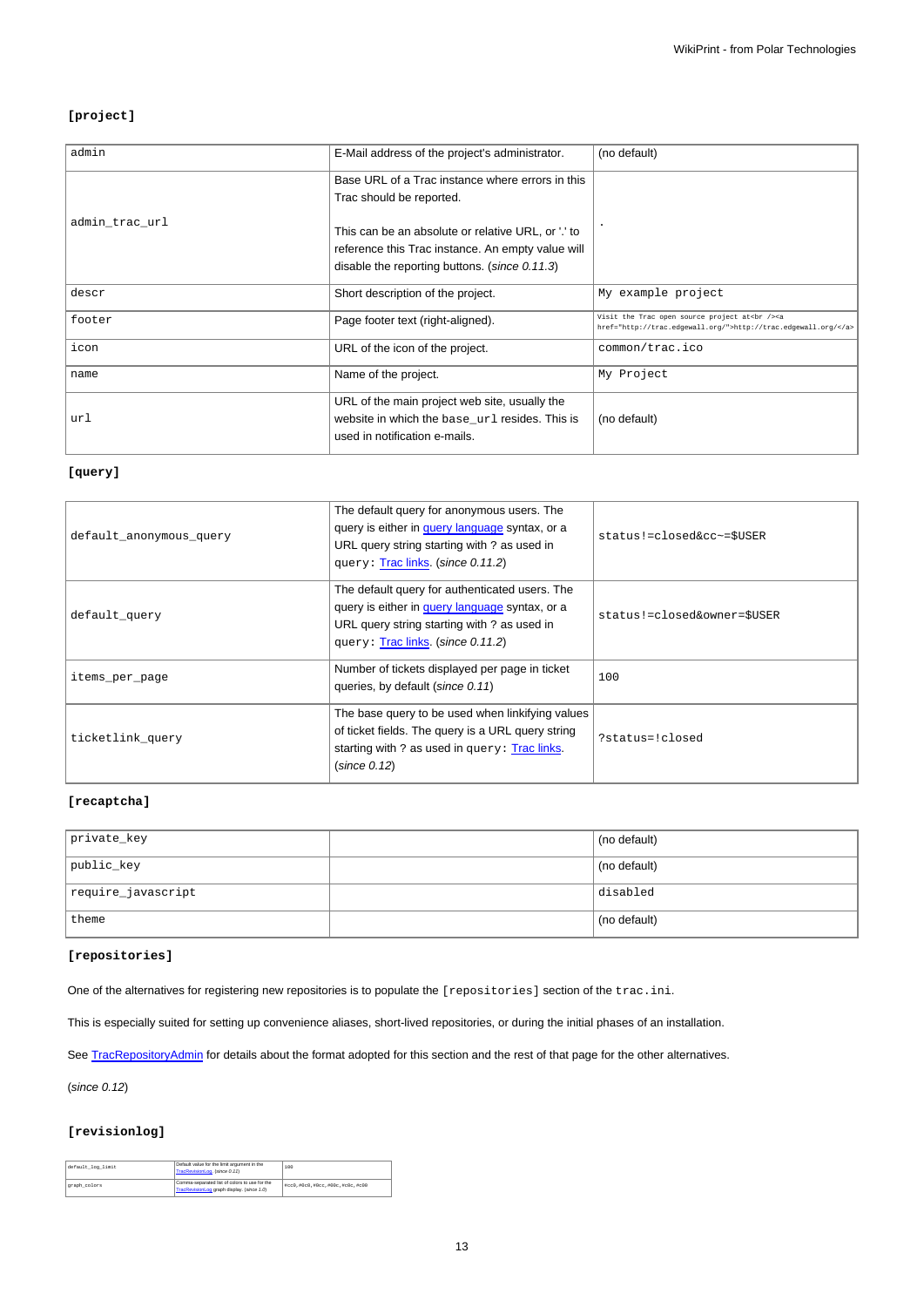## **[roadmap]**

| stats provider | Name of the component implementing<br>ITicketGroupStatsProvider, which is used<br>to collect statistics on groups of tickets for display | DefaultTicketGroupStatsProvider |
|----------------|------------------------------------------------------------------------------------------------------------------------------------------|---------------------------------|
|                | in the roadmap views.                                                                                                                    |                                 |
|                |                                                                                                                                          |                                 |

## **[search]**

| default disabled filters | Specifies which search filters should be disabled<br>by default on the search page. This will also<br>restrict the filters for the quick search function.<br>The filter names defined by default components<br>are: wiki, ticket, milestone and<br>changeset. For plugins, look for their<br>implementation of the ISearchSource interface,<br>in the get_search_filters() method, the<br>first member of returned tuple. Once disabled,<br>search filters can still be manually enabled by the<br>user on the search page. (since 0.12) | (no default) |
|--------------------------|------------------------------------------------------------------------------------------------------------------------------------------------------------------------------------------------------------------------------------------------------------------------------------------------------------------------------------------------------------------------------------------------------------------------------------------------------------------------------------------------------------------------------------------|--------------|
| min_query_length         | Minimum length of query string allowed when<br>performing a search.                                                                                                                                                                                                                                                                                                                                                                                                                                                                      |              |

## **[section-edit]**

| edit subsections   | Whether to edit all subsections or just the<br>section.    | disabled |
|--------------------|------------------------------------------------------------|----------|
| preview whole page | Whether to preview the entire page or just the<br>section. | enabled  |

## **[smtp]**

| debuglevel | Set to 1 for useful smtp debugging on stdout.            | $\mathbf 0$  |
|------------|----------------------------------------------------------|--------------|
| password   | Password for SMTP server.                                | (no default) |
| port       | SMTP server port to use for email notification.          | 25           |
| server     | SMTP server hostname to use for email<br>notifications.  | localhost    |
| timeout    | SMTP server connection timeout. (requires<br>python-2.6) | 10           |
| use_ssl    | Use ssl for smtp connection.                             | false        |
| use_tls    | Use SSL/TLS to send notifications over SMTP.             | false        |
| user       | Username for SMTP server.                                | (no default) |

## **[spam-filter]**

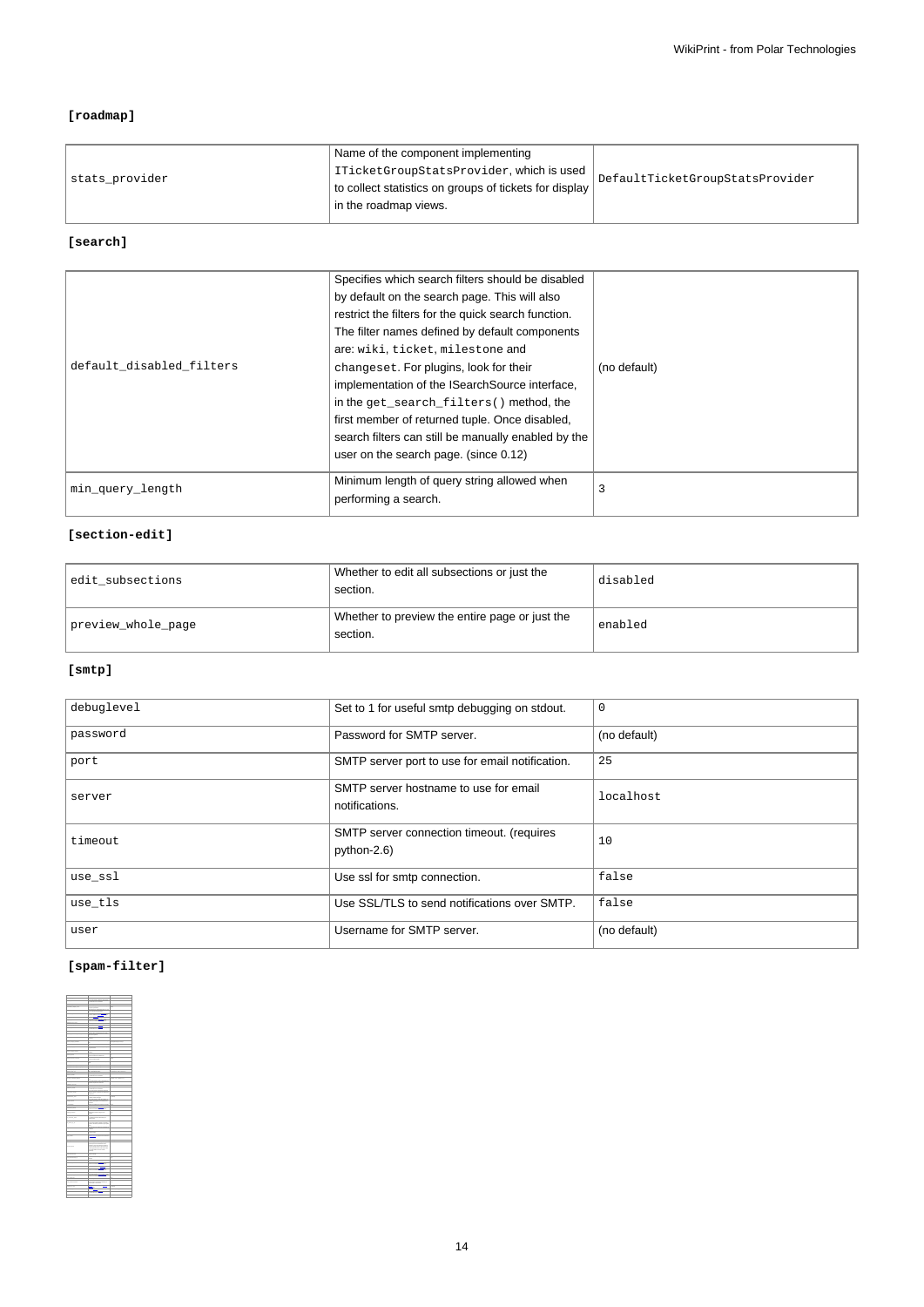### **[sqlite]**

| extensions | Paths to salite extensions, relative to Trac<br>environment's directory or absolute. (since 0.12) | (no default) |
|------------|---------------------------------------------------------------------------------------------------|--------------|
|------------|---------------------------------------------------------------------------------------------------|--------------|

#### **[svn]**

| branches  | Comma separated list of paths categorized as<br>branches. If a path ends with "*', then all the<br>directory entries found below that path will be<br>included. Example: /trunk, /branches/*,<br>/projectAlpha/trunk, /sandbox/*                             | trunk, branches/* |
|-----------|--------------------------------------------------------------------------------------------------------------------------------------------------------------------------------------------------------------------------------------------------------------|-------------------|
| eol_style | End-of-Line character sequences when<br>svn:eol-style property is native.<br>If native (the default), substitute with the native<br>EOL marker on the server. Otherwise, if LF,<br>CRLF or CR, substitute with the specified EOL<br>marker.<br>(since 1.0.2) | native            |
| tags      | Comma separated list of paths categorized as<br>tags.<br>If a path ends with "*', then all the directory<br>entries found below that path will be included.<br>Example: /tags/*,<br>/projectAlpha/tags/A-1.0,<br>/projectAlpha/tags/A-v1.1                   | $tags/*$          |

#### **[svn:externals]**

The [TracBrowser](https://meteo.unican.es/trac/wiki/TracBrowser) for Subversion can interpret the svn: externals property of folders. By default, it only turns the URLs into links as Trac can't browse remote repositories.

However, if you have another Trac instance (or an other repository browser like [?ViewVC](http://www.viewvc.org/)) configured to browse the target repository, then you can instruct Trac which other repository browser to use for which external URL. This mapping is done in the [svn:externals] section of the [TracIni.](https://meteo.unican.es/trac/wiki/TracIni)

#### Example:

| [svn:externals]                                                    |                                                       |
|--------------------------------------------------------------------|-------------------------------------------------------|
| $1 = \frac{\text{svn}^2}{\text{server/repos1}}$                    | http://trac/projl/browser/\$path?rev=\$rev            |
| $2 = \frac{\text{svn}^2}{\text{server/repos2}}$                    | http://trac/proj2/browser/\$path?rev=\$rev            |
| 3 = http://theirserver.org/svn/eng-soft                            | http://ourserver/viewvc/svn/\$path/?pathrev=25914     |
| $4 = \frac{\text{syn:}}{\text{anotherserver.com/tools}$ repository | http://ourserver/tracs/tools/browser/\$path?rev=\$rev |
|                                                                    |                                                       |

With the above, the svn://anotherserver.com/tools\_repository/tags/1.1/tools external will be mapped to http://ourserver/tracs/tools/browser/tags/1.1/tools?rev= (and rev will be set to the appropriate revision number if the external additionally specifies a revision, see the **?SVN Book on externals** for more details).

Note that the number used as a key in the above section is purely used as a place holder, as the URLs themselves can't be used as a key due to various limitations in the configuration file parser.

Finally, the relative URLs introduced in **[?Subversion 1.5](http://subversion.apache.org/docs/release-notes/1.5.html#externals)** are not yet supported.

(since 0.11)

## **[ticket]**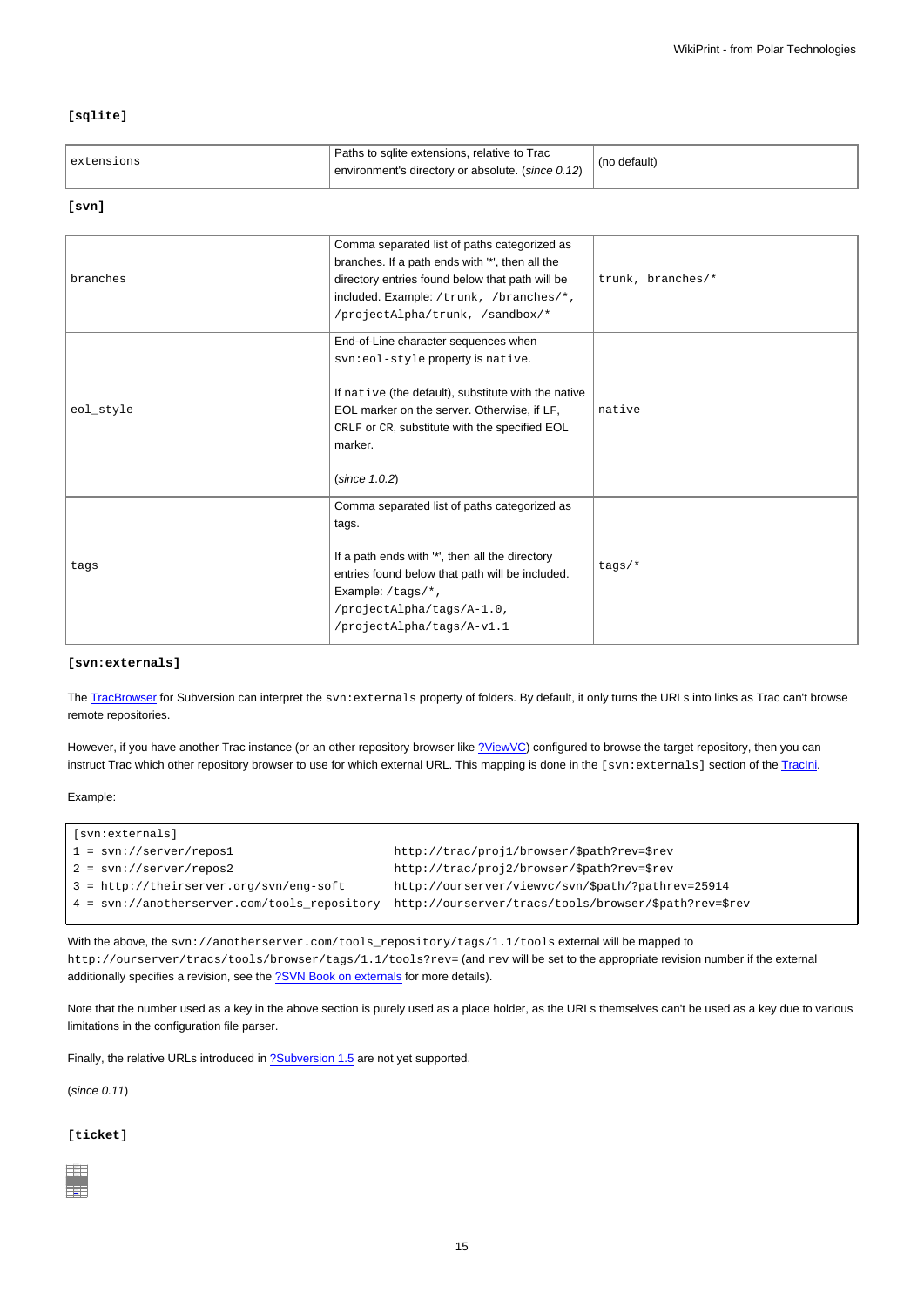### **[ticket-custom]**

In this section, you can define additional fields for tickets. See [TracTicketsCustomFields](https://meteo.unican.es/trac/wiki/TracTicketsCustomFields) for more details.

### **[ticket-workflow]**

The workflow for tickets is controlled by plugins. By default, there's only a ConfigurableTicketWorkflow component in charge. That component allows the workflow to be configured via this section in the trac.ini file. See [TracWorkflow](https://meteo.unican.es/trac/wiki/TracWorkflow) for more details.

## (since 0.11)

## **[timeline]**

| abbreviated_messages      | Whether wiki-formatted event messages should<br>be truncated or not.<br>This only affects the default rendering, and can<br>be overriden by specific event providers, see<br>their own documentation. (Since 0.11)                                                  | enabled     |
|---------------------------|---------------------------------------------------------------------------------------------------------------------------------------------------------------------------------------------------------------------------------------------------------------------|-------------|
| changeset_collapse_events | Whether consecutive changesets from the same<br>author having exactly the same message should<br>be presented as one event. That event will link to<br>the range of changesets in the log view. (since<br>(0.11)                                                    | false       |
| changeset_long_messages   | Whether wiki-formatted changeset messages<br>should be multiline or not.<br>If this option is not specified or is false and<br>wiki_format_messages is set to true,<br>changeset messages will be single line only,<br>losing some formatting (bullet points, etc). | false       |
| changeset_show_files      | Number of files to show (-1 for unlimited, 0 to<br>disable).<br>This can also be location, for showing the<br>common prefix for the changed files. (since<br>$0.11$ ).                                                                                              | $\mathbf 0$ |
| default_daysback          | Default number of days displayed in the<br>Timeline, in days. (since 0.9.)                                                                                                                                                                                          | 30          |
| max_daysback              | Maximum number of days (-1 for unlimited)<br>displayable in the Timeline. (since 0.11)                                                                                                                                                                              | 90          |
| newticket_formatter       | Which formatter flavor (e.g. 'html' or 'oneliner')<br>should be used when presenting the description<br>for new tickets. If 'oneliner', the [timeline]<br>abbreviated_messages option applies. (since<br>$(0.11)$ .                                                 | oneliner    |
| ticket_show_details       | Enable the display of all ticket changes in the<br>timeline, not only open / close operations (since<br>$(0.9)$ .                                                                                                                                                   | false       |

### **[trac]**



16